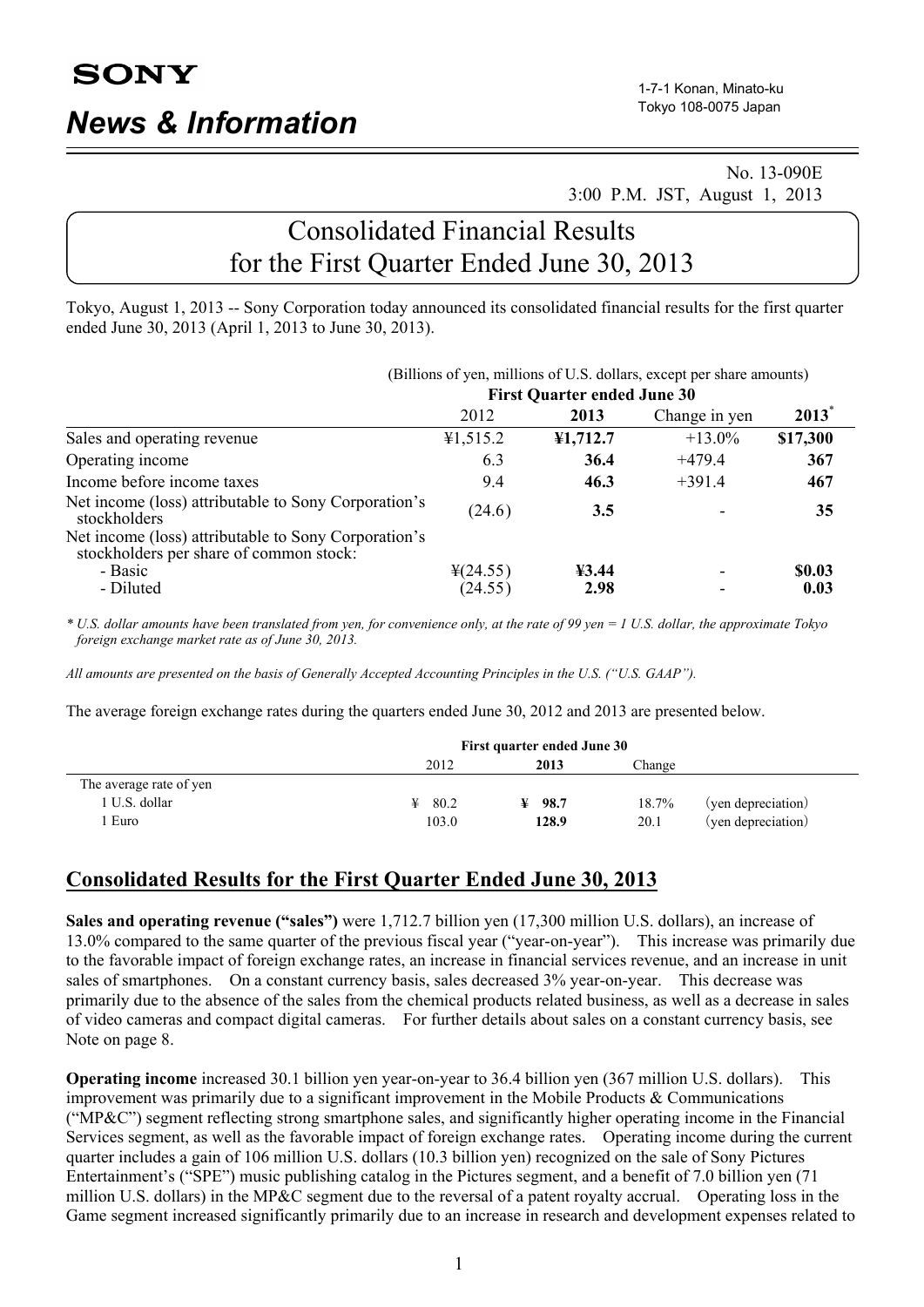the upcoming introduction of the PlayStation®4 ("PS4"). During the current quarter, restructuring charges, net, decreased 6.6 billion yen year-on-year to 4.7 billion yen (47 million U.S. dollars).

**Equity in net loss of affiliated companies**, recorded within operating income, was essentially flat year-on-year at 0.4 billion yen (4 million U.S. dollars).

The net effect of **other income and expenses** was income of 9.9 billion yen (100 million U.S. dollars), an increase of 6.8 billion yen year-on-year, primarily due to an increase in other non-operating income.

**Income before income taxes** increased 36.8 billion yen year-on-year to 46.3 billion yen (467 million U.S. dollars).

**Income taxes**: During the current quarter, Sony recorded 26.7 billion yen (270 million U.S. dollars) of income tax expense. As of March 31, 2013, Sony had established a valuation allowance against certain deferred tax assets for Sony Corporation and its national tax filing group in Japan, the consolidated tax filing group in the U.S., and certain other subsidiaries. During the current fiscal year, certain of these tax filing groups and subsidiaries incurred losses, and as such Sony continued to not recognize the associated tax benefits. As a result, Sony's effective tax rate for the current quarter exceeded the Japanese statutory tax rate.

**Net income attributable to Sony Corporation's stockholders**, which excludes net income attributable to noncontrolling interests, was 3.5 billion yen (35 million U.S. dollars) compared to a net loss of 24.6 billion yen in the same quarter of the previous fiscal year.

## **Operating Performance Highlights by Business Segment**

*"Sales and operating revenue" in each business segment represents sales and operating revenue recorded before intersegment transactions are eliminated. "Operating income (loss)" in each business segment represents operating income (loss) reported before intersegment transactions are eliminated and excludes unallocated corporate expenses.*

# *Imaging Products & Solutions (IP&S)*

|                             |        |        | <b>First quarter ended June 30</b> |         |  |
|-----------------------------|--------|--------|------------------------------------|---------|--|
|                             | 2012   | 2013   | Change in yen                      | 2013    |  |
| Sales and operating revenue | ¥193.8 | ¥173.6 | $-10.4\%$                          | \$1,753 |  |
| Operating income            | 12.6   | 8.1    | $-36.0$                            | 82      |  |

(Billions of yen, millions of U.S. dollars)

*The IP&S segment includes the Digital Imaging Products and Professional Solutions categories. Digital Imaging Products includes compact digital cameras, video cameras and interchangeable single-lens cameras; Professional Solutions includes broadcast- and professional-use products.* 

**Sales** decreased 10.4% year-on-year (a 26% decrease on a constant currency basis) to 173.6 billion yen (1,753 million U.S. dollars). This decrease was primarily due to a significant decrease in unit sales of video cameras and compact digital cameras reflecting a contraction of these markets, partially offset by the favorable impact of foreign exchange rates during the current quarter.

**Operating income** decreased 4.5 billion yen year-on-year to 8.1 billion yen (82 million U.S. dollars). This decrease was mainly due to the impact of the above-mentioned decrease in sales of video cameras.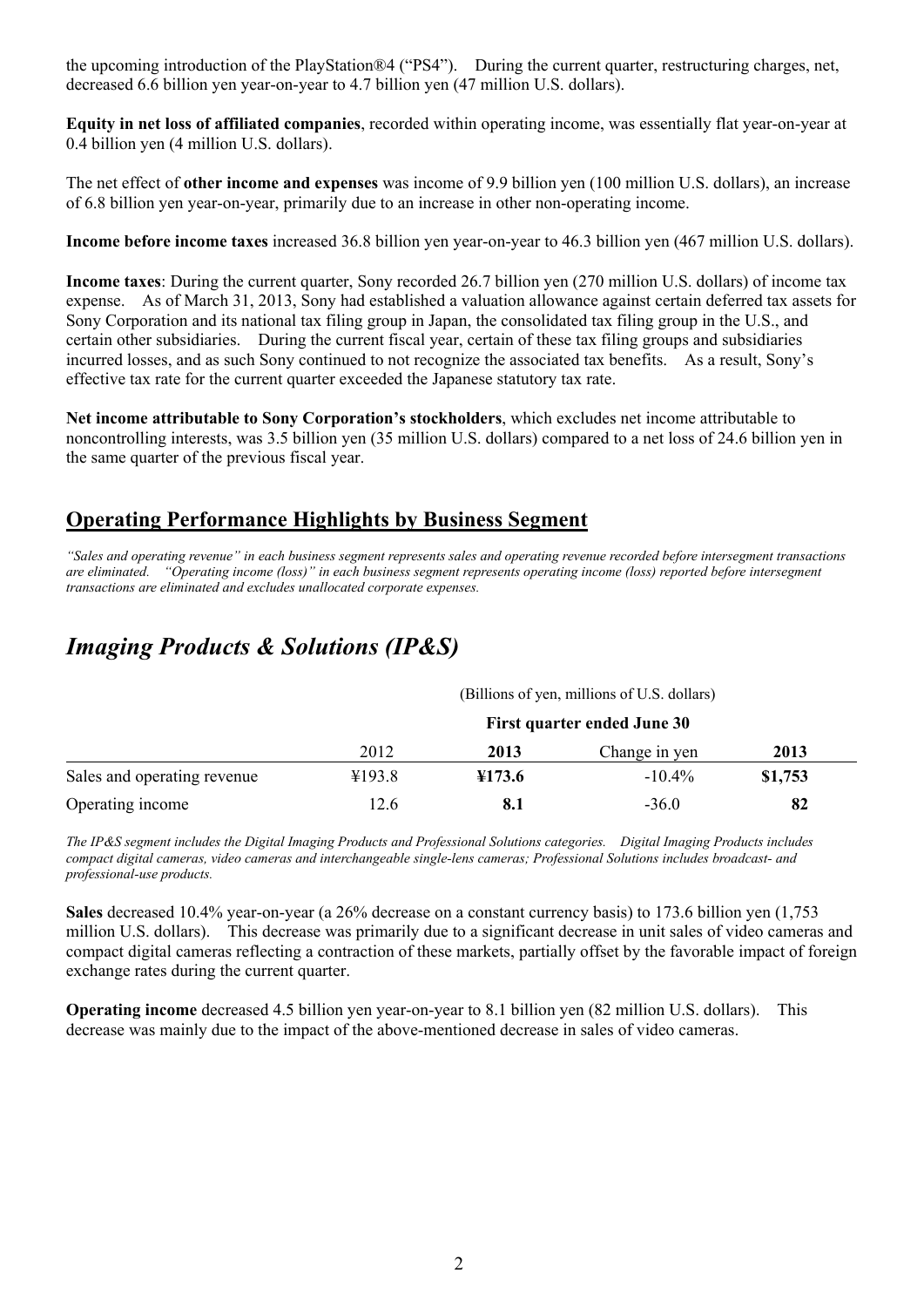## *Game*

| (Billions of yen, millions of U.S. dollars) |  |  |  |
|---------------------------------------------|--|--|--|
|---------------------------------------------|--|--|--|

|                             | <b>First quarter ended June 30</b> |        |                          |         |
|-----------------------------|------------------------------------|--------|--------------------------|---------|
|                             | 2012                               | 2013   | Change in yen            | 2013    |
| Sales and operating revenue | ¥118.0                             | ¥117.9 | $-0.0\%$                 | \$1,191 |
| Operating loss              | (3.5)                              | (14.8) | $\overline{\phantom{0}}$ | (149)   |

**Sales** were essentially flat year-on-year (a 15% decrease on a constant currency basis) at 117.9 billion yen (1,191 million U.S. dollars). This was primarily due to a decrease in unit sales of PlayStation®3, PSP® (PlayStation Portable), and PlayStation®2 hardware, offset by the favorable impact of foreign exchange rates and increased software sales compared to the same quarter of the previous fiscal year. The decrease in sales on a constant currency basis was primarily due to the above-mentioned decrease in hardware unit sales. Sales to external customers decreased 7.2% year-on-year.

**Operating loss** increased 11.2 billion yen year-on-year to 14.8 billion yen (149 million U.S. dollars). This significant increase in loss was primarily due to an increase in research and development expenses related to the upcoming introduction of the PS4, and a benefit recorded in the same quarter of the previous fiscal year due to the reversal of a Blu-ray Disc<sup>TM</sup> patent royalty accrual.

## *Mobile Products & Communications (MP&C)*

|                             | <b>First quarter ended June 30</b> |        |                |         |  |
|-----------------------------|------------------------------------|--------|----------------|---------|--|
|                             | 2012                               | 2013   | Change in yen  | 2013    |  |
| Sales and operating revenue | 4285.6                             | ¥389.0 | $+36.2\%$      | \$3,929 |  |
| Operating income (loss)     | (28.1)                             | 5.9    | $\overline{a}$ | 60      |  |

*The MP&C segment includes the Mobile Communications and Personal and Mobile Products categories. Mobile Communications includes mobile phones; Personal and Mobile Products includes personal computers.* 

**Sales** increased 36.2% year-on-year (a 14% increase on a constant currency basis) to 389.0 billion yen (3,929 million U.S. dollars). This significant increase was primarily due to the favorable impact of foreign exchange rates, a significant increase in unit sales of smartphones and an increase in the average selling price of smartphones.

**Operating income** of 5.9 billion yen (60 million U.S. dollars) was recorded, compared to an operating loss of 28.1 billion yen in the same quarter of the previous fiscal year. This significant improvement was primarily due to the above-mentioned increase in sales of smartphones. Operating income during the current quarter included a benefit of 7.0 billion yen (71 million U.S. dollars) due to the reversal of a patent royalty accrual.

# *Home Entertainment & Sound (HE&S)*

|                             |        |        | (Billions of yen, millions of U.S. dollars) |         |
|-----------------------------|--------|--------|---------------------------------------------|---------|
|                             |        |        | First quarter ended June 30                 |         |
|                             | 2012   | 2013   | Change in yen                               | 2013    |
| Sales and operating revenue | 4251.8 | 4275.2 | $+9.3\%$                                    | \$2,780 |
| Operating income (loss)     | (10.0) | 3.4    | $\overline{\phantom{a}}$                    | 34      |

*The HE&S segment includes the Televisions and Audio and Video categories. Televisions includes LCD televisions; Audio and Video includes home audio, Blu-ray DiscTM players and recorders and memory-based portable audio devices.*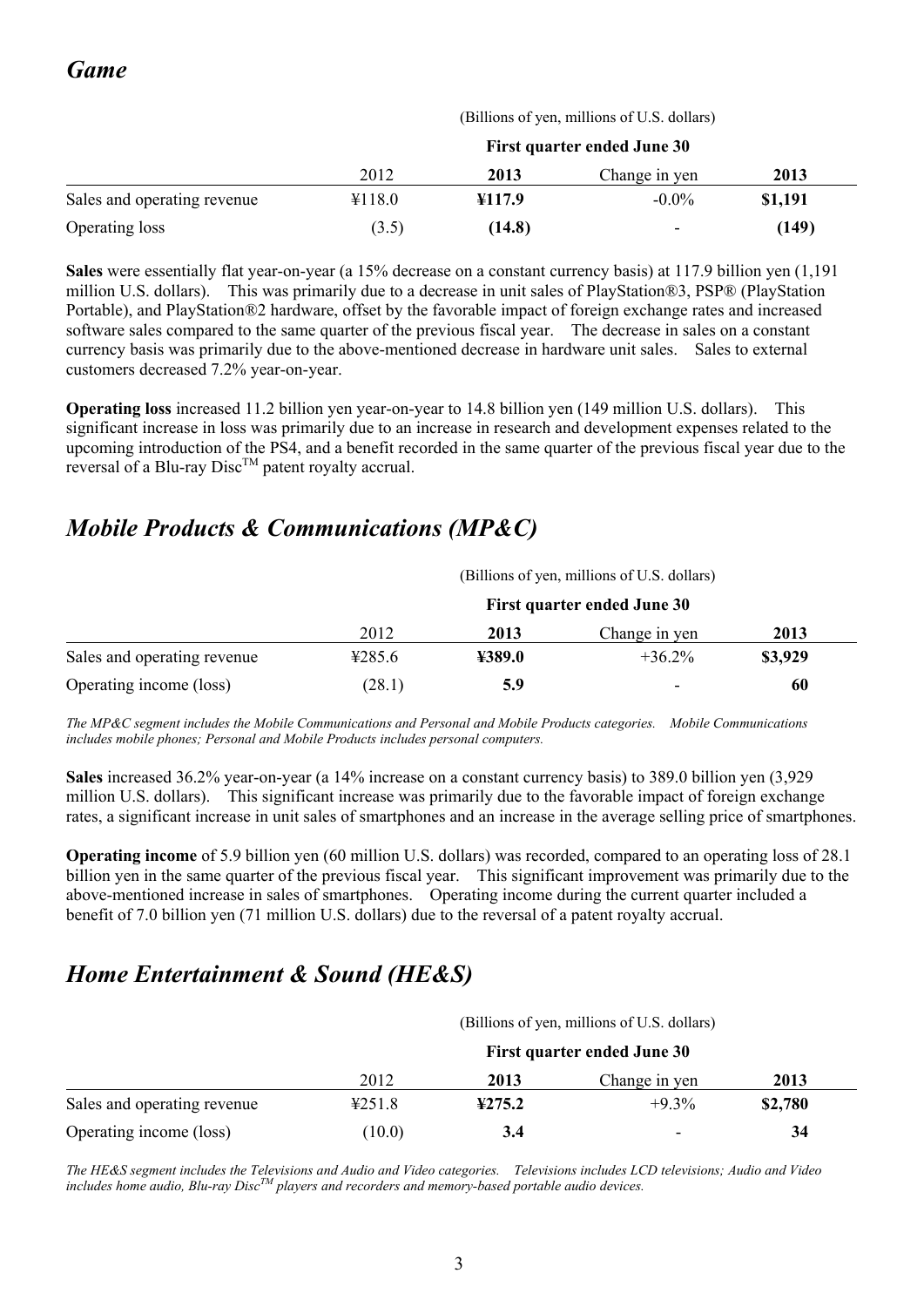**Sales** increased 9.3% year-on-year (a 9% decrease on a constant currency basis) to 275.2 billion yen (2,780 million U.S. dollars) primarily due to the favorable impact of foreign exchange rates. The decrease on a constant currency basis was primarily due to lower sales in the Audio and Video category.

**Operating income** of 3.4 billion yen (34 million U.S. dollars) was recorded, compared to an operating loss of 10.0 billion yen in the same quarter of the previous fiscal year. This significant improvement in operating results was primarily due to the favorable impact of foreign exchange rates and a significant improvement in operating results in Televisions.

In Televisions, sales increased 18.2% year-on-year to 185.6 billion yen (1,874 million U.S. dollars). Operating income\* of 5.2 billion yen (53 million U.S. dollars) was recorded, compared with an operating loss of 6.6 billion yen in the same quarter of the previous fiscal year. This improvement was primarily due to an improved product mix in LCD televisions and cost reductions, partially offset by a significant decrease in unit sales of LCD televisions year-on-year.

*\* The operating income (loss) in Televisions excludes restructuring charges, which are included in the overall segment results and are not allocated to product categories.*

## *Devices*

|                             |                                    |        | (Billions of yen, millions of U.S. dollars) |         |  |
|-----------------------------|------------------------------------|--------|---------------------------------------------|---------|--|
|                             | <b>First quarter ended June 30</b> |        |                                             |         |  |
|                             | 2012                               | 2013   | Change in yen                               | 2013    |  |
| Sales and operating revenue | 4217.3                             | ¥196.2 | $-9.7\%$                                    | \$1,982 |  |
| Operating income            | 15.9                               | 10.8   | $-32.0$                                     | 110     |  |

*The Devices segment includes the Semiconductors and Components categories. Semiconductors includes image sensors; Components includes batteries, recording media and data recording systems.* 

**Sales** decreased 9.7% year-on-year (a 25% decrease on a constant currency basis) to 196.2 billion yen (1,982 million U.S. dollars). This decrease was primarily due to a decrease in sales of system LSIs for the game business, and the absence of the sales from the chemical products related business which was sold in September 2012, partially offset by the favorable impact of foreign exchange rates and a significant increase in sales of image sensors reflecting higher demand for mobile products. Sales to external customers increased 6.8% year-on-year, primarily due to an increase in sales of image sensors.

**Operating income** decreased 5.1 billion yen year-on-year to 10.8 billion yen (110 million U.S. dollars). This decrease was primarily due to a significantly lower net benefit from insurance recoveries related to damages and losses incurred from the floods in Thailand in 2011, compared to the same quarter of the previous fiscal year and a decrease in sales of system LSIs for the game business, partially offset by the favorable impact of foreign exchange rates and an increase in sales of image sensors during the current quarter. Restructuring charges, net, decreased 3.9 billion yen year-on-year to 1.4 billion yen (14 million U.S. dollars).

\* \* \* \* \*

**Total inventory** of the five Electronics\* segments above as of June 30, 2013 was 751.6 billion yen (7,592 million U.S. dollars), an increase of 41.8 billion yen, or 5.9% year-on-year. This increase was primarily due to the impact of the depreciation of the yen. Inventory increased by 128.7 billion yen, or 20.7% compared with the level as of March 31, 2013.

*\* The term "Electronics" refers to the sum of the IP&S, Game, MP&C, HE&S and Devices segments.* 

\* \* \* \* \*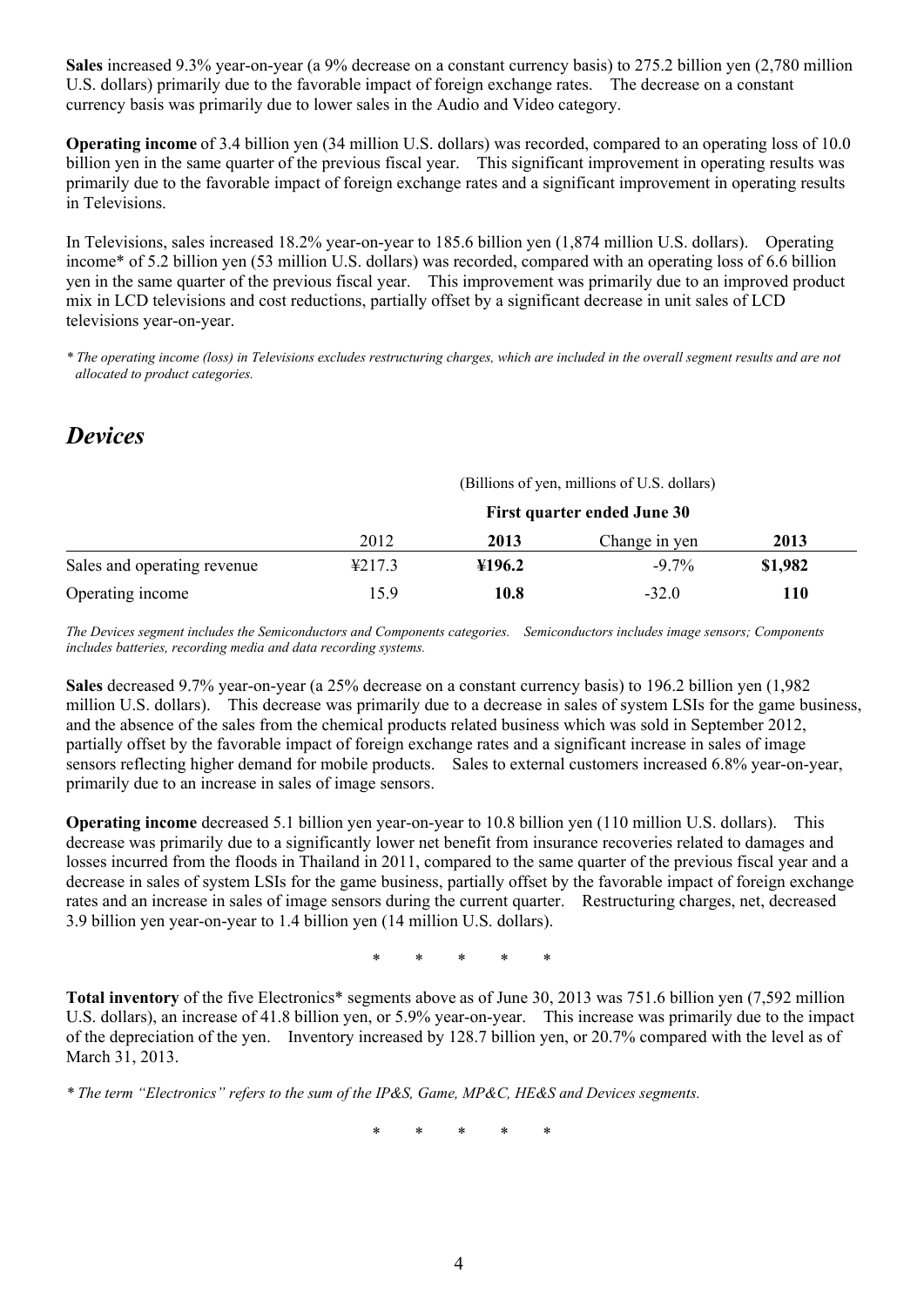# *Pictures*

### (Billions of yen, millions of U.S. dollars)

|                             | First quarter ended June 30 |        |                          |         |  |
|-----------------------------|-----------------------------|--------|--------------------------|---------|--|
|                             | 2012                        | 2013   | Change in yen            | 2013    |  |
| Sales and operating revenue | ¥153.4                      | ¥158.9 | $+3.6\%$                 | \$1,605 |  |
| Operating income (loss)     | (4.9)                       | 3.7    | $\overline{\phantom{0}}$ | 38      |  |

*The results presented in Pictures are a yen-translation of the results of SPE, a U.S.-based operation that aggregates the results of its*  worldwide subsidiaries on a U.S. dollar basis. Management analyzes the results of SPE in U.S. dollars, so discussion of certain portions of *its results is specified as being on "a U.S. dollar basis."* 

**Sales** increased 3.6% year-on-year (a 16% decrease on a constant currency (U.S. dollar) basis) to 158.9 billion yen (1,605 million U.S. dollars) primarily due to the favorable impact of the depreciation of the yen against the U.S. dollar. On a U.S. dollar basis, sales decreased significantly due to lower theatrical and home entertainment revenues. The first quarter of the previous fiscal year benefitted from the worldwide theatrical release of *Men in Black 3* and a greater number of home entertainment releases. The above-mentioned decrease in sales was partially offset by an increase in television network revenues as a result of higher advertising revenues in India.

**Operating income** of 3.7 billion yen (38 million U.S. dollars) was recorded, compared to an operating loss of 4.9 billion yen in the same quarter of the previous fiscal year. This improvement was primarily due to a gain of 106 million U.S. dollars (10.3 billion yen) recognized on the sale of SPE's music publishing catalog in the current quarter. Lower year-on-year theatrical marketing expenses were offset by the above-mentioned decrease in theatrical and home entertainment revenues. The results for the current quarter also reflect the theatrical underperformance of *After Earth*.

## *Music*

(Billions of yen, millions of U.S. dollars)

|                             | <b>First quarter ended June 30</b> |        |               |         |
|-----------------------------|------------------------------------|--------|---------------|---------|
|                             | 2012                               | 2013   | Change in yen | 2013    |
| Sales and operating revenue | ¥98.8                              | ¥112.0 | $+13.3\%$     | \$1,131 |
| Operating income            | 7.3                                | 10.8   | $+48.1$       | 109     |

*The results presented in Music include the yen-translated results of Sony Music Entertainment ("SME"), a U.S.-based operation which aggregates the results of its worldwide subsidiaries on a U.S. dollar basis, the results of Sony Music Entertainment (Japan) Inc., a Japan-based music company which aggregates its results in yen, and the yen-translated consolidated results of Sony/ATV Music Publishing LLC ("Sony/ATV"), a 50% owned U.S.-based joint venture in the music publishing business which aggregates the results of its worldwide subsidiaries on a U.S. dollar basis.* 

**Sales** increased 13.3% year-on-year (a 1% decrease on a constant currency basis) to 112.0 billion yen (1,131 million U.S. dollars) primarily due to the favorable impact of the depreciation of the yen against the U.S. dollar. On a constant currency basis, sales remained essentially flat year-on year due to the growth in digital revenues and the success of a number of recent releases in the U.S. and Europe being offset by the continued worldwide contraction of the physical music market. Best-selling titles included Daft Punk's *Random Access Memories*, P!nk's *The Truth about Love*, and Justin Timberlake's *The 20/20 Experience*.

**Operating income** increased 3.5 billion yen year-on-year to 10.8 billion yen (109 million U.S. dollars). This increase was primarily due to the favorable impact of the depreciation of the yen and an improvement in equity earnings. The current quarter's operating results benefitted from the equity earnings of EMI Music Publishing, which Sony and other third-parties acquired on June 29, 2012.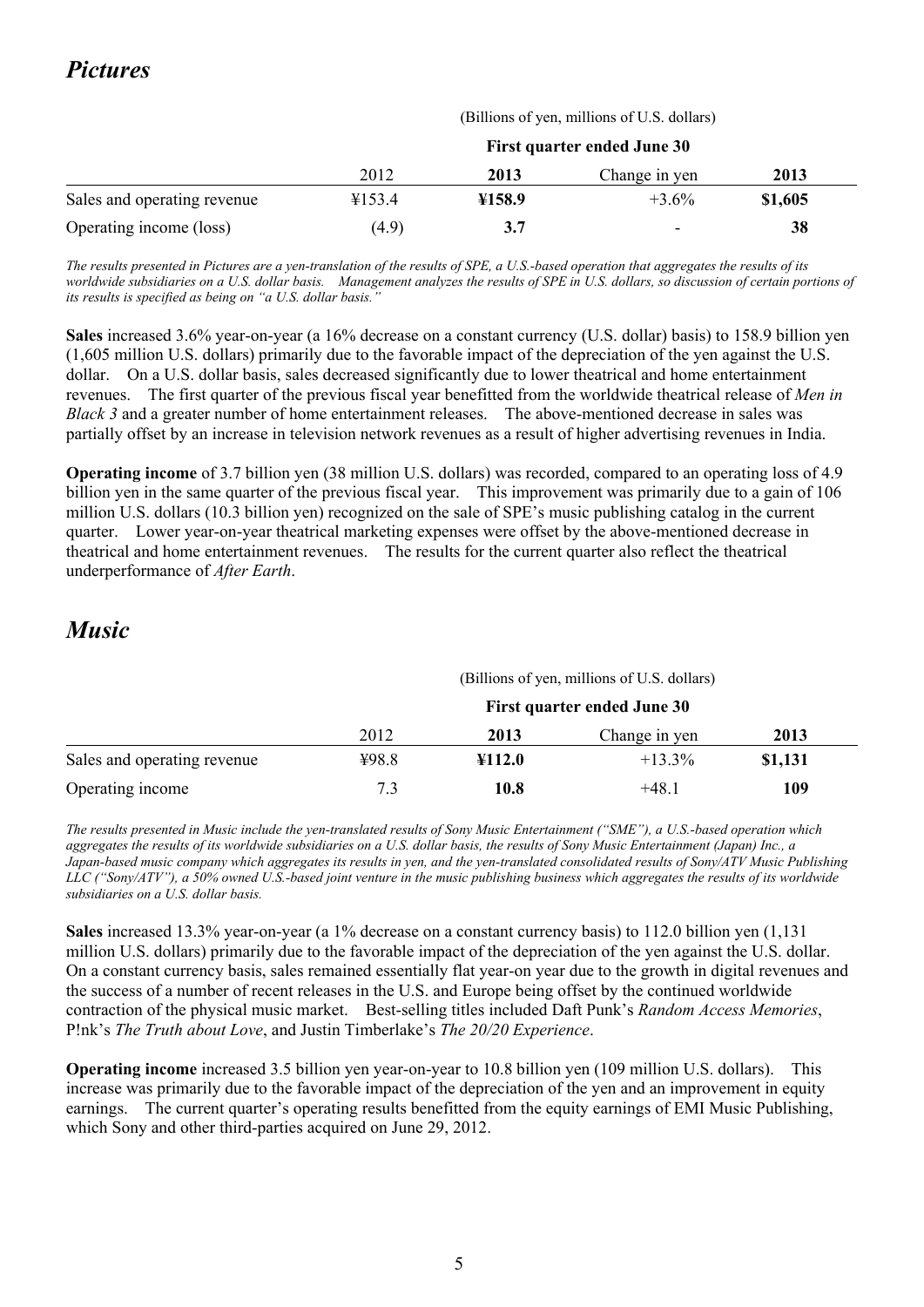# *Financial Services*

(Billions of yen, millions of U.S. dollars)

|                            | First quarter ended June 30 |        |               |         |
|----------------------------|-----------------------------|--------|---------------|---------|
|                            | 2012                        | 2013   | Change in yen | 2013    |
| Financial services revenue | ¥194.5                      | 4252.7 | $+29.9\%$     | \$2,553 |
| Operating income           | 27.6                        | 46.0   | $+66.6$       | 464     |

*The Financial Services segment results include Sony Financial Holdings Inc. ("SFH") and SFH's consolidated subsidiaries such as Sony Life Insurance Co., Ltd. ("Sony Life"), Sony Assurance Inc. and Sony Bank Inc. ("Sony Bank") The results of Sony Life discussed in the Financial Services segment differ from the results that SFH and Sony Life disclose separately on a Japanese statutory basis.* 

**Financial services revenue** increased 29.9% year-on-year to 252.7 billion yen (2,553 million U.S. dollars) primarily due to a significant increase in revenue at Sony Life. Revenue at Sony Life increased 31.9% year-on-year to 223.0 billion yen (2,252 million U.S. dollars). This increase was primarily due to significantly improved investment performance in the separate account reflecting the fact that there was a significant rise in the Japanese stock market during the current quarter, as compared with a significant decline in the same quarter of the previous fiscal year.

**Operating income** increased 18.4 billion yen year-on-year to 46.0 billion yen (464 million U.S. dollars). This increase was mainly due to a significant increase in operating income at Sony Life. Operating income at Sony Life increased 14.2 billion yen year-on-year to 40.4 billion yen (408 million U.S. dollars). This increase was primarily due to decreases in the amortization of deferred insurance acquisition costs and in the provision of policy reserves both pertaining to variable insurance, driven primarily by the above-mentioned improved investment performance in the separate account. An improvement in investment performance in the general account also contributed to the increase in operating income.

\* \* \* \* \*

## **Cash Flows**

*For Consolidated Statements of Cash Flows, charts showing Sony's cash flow information for all segments, all segments excluding the Financial Services segment and the Financial Services segment alone, please refer to pages F-4 and F-10.* 

**Operating Activities:** During the current quarter, there was a net cash outflow of 131.7 billion yen (1,331 million U.S. dollars) from operating activities, an increase of 106.1 billion yen year-on-year.

For all segments excluding the Financial Services segment, there was a net cash outflow of 194.1 billion yen (1,962 million U.S. dollars) for the current quarter, an increase of outflow of 59.9 billion yen, or 44.6% year-on-year. This increase of outflow was primarily due to the negative impact of an increase in other receivables from component assembly companies compared to a decrease in the same quarter of the previous fiscal year, included in other current assets, and an increase in notes and accounts receivable, trade compared to a decrease in the same quarter of the previous fiscal year primarily reflecting the expansion of smartphone production and an increase in unit sales of smartphones. This increase of outflow was partially offset by the positive impact of an increase in notes and accounts payable, trade primarily due to the expansion of smartphone production.

The Financial Services segment had a net cash inflow of 69.2 billion yen (699 million U.S. dollars), a decrease of 49.7 billion yen, or 41.8% year-on-year. This decrease was primarily due to the negative impact of a valuation gain in the current quarter on marketable securities held for trading purposes, which is included in net income and has a non-cash impact, compared to a valuation loss in the same quarter of the previous fiscal year, and a larger increase in other current assets. These factors were partially offset by a contribution from the steady increase in policy amount in force at Sony Life and the increase in net income of Financial Services in the current quarter.

**Investing Activities:** During the current quarter, Sony used 41.7 billion yen (421 million U.S. dollars) of net cash in investing activities, a decrease of 221.6 billion yen, or 84.2% year-on-year.

For all segments excluding the Financial Services segment, 37.2 billion yen (375 million U.S. dollars) was provided, compared to 85.9 billion yen used in the same quarter of the previous fiscal year. Cash was provided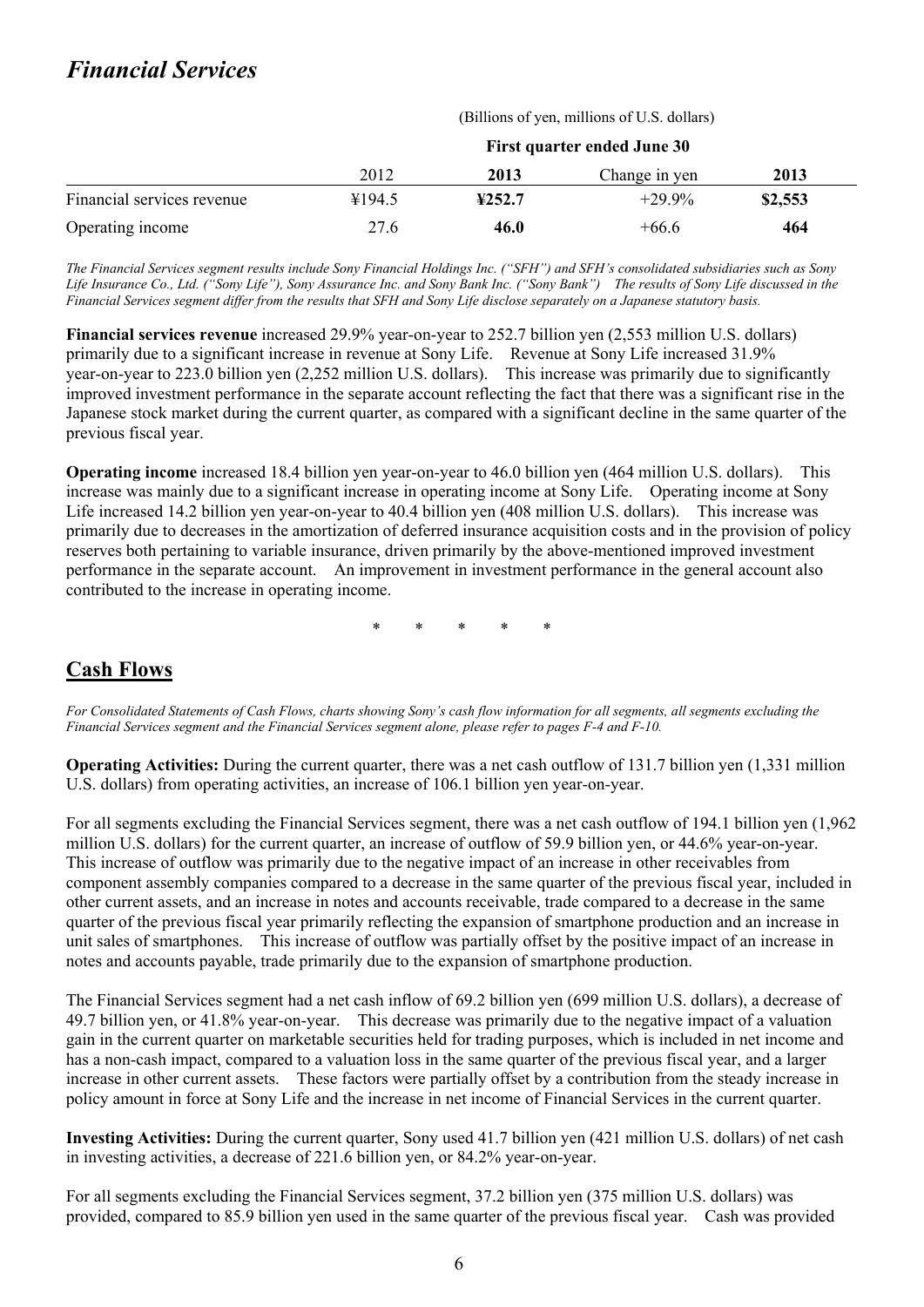primarily due to a year-on-year increase in cash inflow from the sale of fixed assets, including the sale and leaseback of machinery and equipment during the current quarter.

The Financial Services segment used 78.8 billion yen (796 million U.S. dollars) of net cash, a decrease of 100.0 billion yen, or 55.9% year-on-year. This decrease was mainly due to a year-on-year increase in proceeds from the maturities of marketable securities and sales of investment securities at Sony Bank.

In all segments excluding the Financial Services segment, net cash used in operating and investing activities combined<sup>\*</sup><sup>*I*</sup> for the current quarter was 156.9 billion yen (1,587 million U.S. dollars), a decrease of 63.1 billion yen, or 28.7% year-on-year.

**Financing Activities:** During the current quarter, 120.7 billion yen (1,219 million U.S. dollars) of net cash and cash equivalents was provided by financing activities, an increase of 42.4 billion yen, or 54.2% year-on-year.

For all segments excluding the Financial Services segment, there was a 94.2 billion yen (952 million U.S. dollars) net cash inflow, an increase of 44.5 billion yen, or 89.5% year-on-year. This increase was primarily due to a year-on-year increase in financing. In the same quarter of the previous fiscal year, commercial paper was issued while straight bonds were redeemed and a syndicated loan was repaid. In the current quarter, funds were raised through the issuance of straight bonds for Japanese retail investors.

In the Financial Services segment, financing activities provided 19.7 billion yen (199 million U.S. dollars) of net cash, a decrease of 0.1 billion yen, or 0.5% year-on-year. The amount provided was essentially flat year-on-year due to a smaller increase in customer deposits at Sony Bank, which was offset by the issuance of long-term debt at Sony Bank.

**Total Cash and Cash Equivalents:** Accounting for the above factors and the effect of fluctuations in foreign exchange rates, the total outstanding balance of cash and cash equivalents at June 30, 2013 was 801.2 billion yen (8,093 million U.S. dollars). Cash and cash equivalents of all segments excluding the Financial Services segment was 589.6 billion yen (5,956 million U.S. dollars) at June 30, 2013, an increase of 66.5 billion yen, or 12.7% compared with the balance as of June 30, 2012, and a decrease of 35.2 billion yen, or 5.6% compared with March 31, 2013. Sony believes that it continues to maintain sufficient liquidity through access to a total, translated into yen, of 822.0 billion yen (8,303 million U.S. dollars) of unused committed lines of credit with financial institutions in addition to the cash and cash equivalents balance at June 30, 2013. Within the Financial Services segment, the outstanding balance of cash and cash equivalents was 211.6 billion yen (2,137 million U.S. dollars) at June 30, 2013, an increase of 76.6 billion yen, or 56.8% compared with the balance as of June 30, 2012, and an increase of 10.1 billion yen, or 5.0% compared with the balance as of March 31, 2013.

*\*1 Sony has included the information for cash flow from operating and investing activities combined, excluding the Financial Services segment's activities, as Sony's management frequently monitors this financial measure, and believes this non-U.S. GAAP measurement is important for use in evaluating Sony's ability to generate cash to maintain liquidity and fund debt principal and dividend payments from business activities other than its Financial Services segment. This information is derived from the reconciliations prepared in the Condensed Statements of Cash Flows on page F-10. This information and the separate condensed presentations shown below are not required or prepared in accordance with U.S. GAAP. The Financial Services segment's cash flow is excluded from the measure because SFH, which constitutes a majority of the Financial Services segment, is a separate publicly traded entity in Japan with a significant minority interest and it, as well as its subsidiaries, secure liquidity on their own. This measure may not be comparable to those of other companies. This measure has limitations because it does not represent residual cash flows available for discretionary expenditures principally due to the fact that the measure does not deduct the principal payments required for debt service. Therefore, Sony believes it*  is important to view this measure as supplemental to its entire statement of cash flows and together with Sony's disclosures regarding *investments, available credit facilities and overall liquidity.*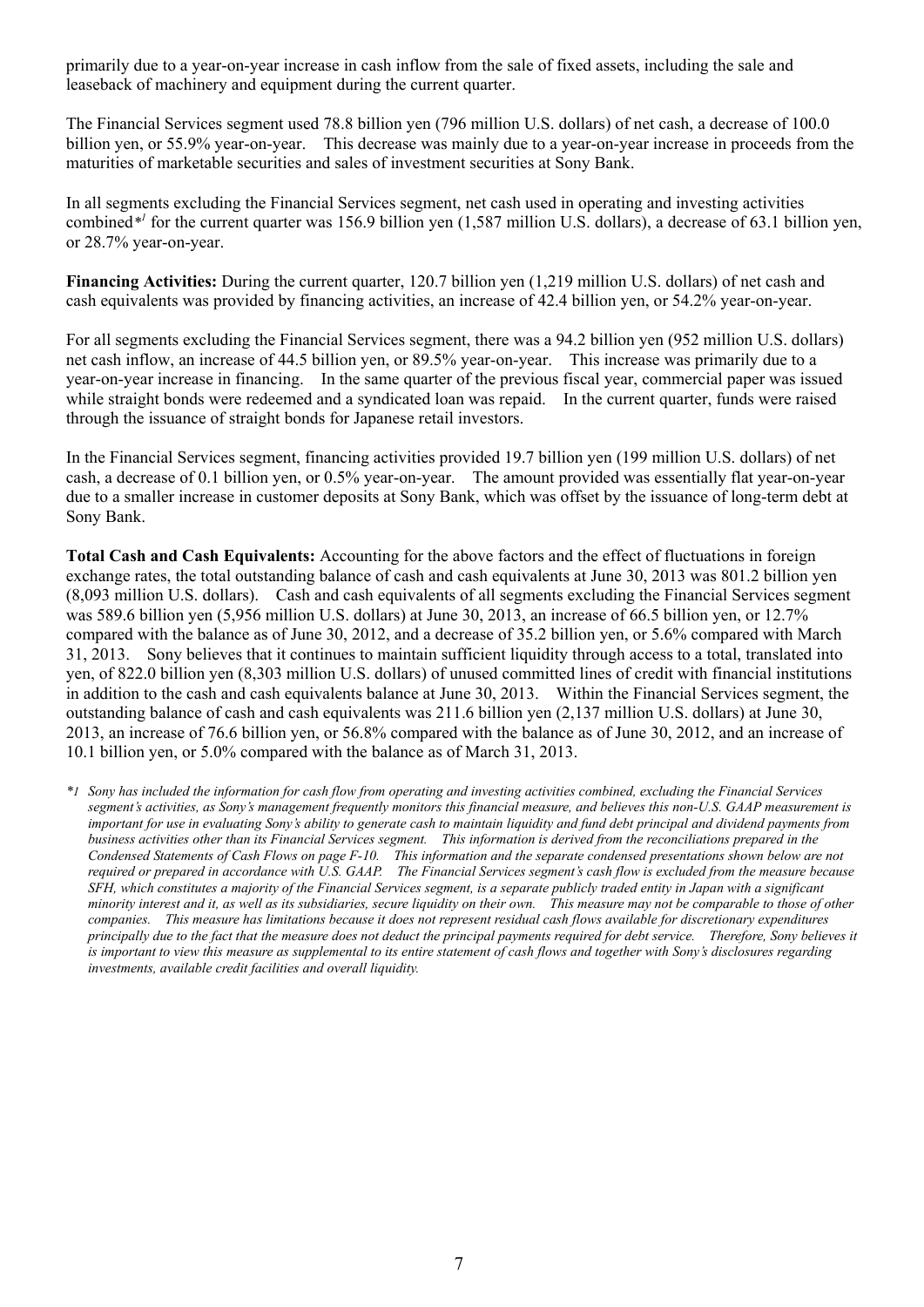*A reconciliation of the differences between the Consolidated Statement of Cash Flows reported and cash flows from operating and investing activities combined excluding the Financial Services segment's activities is as follows:* 

|                                                                                                                        | (Billions of yen, millions of U.S. dollars) |                      |           |
|------------------------------------------------------------------------------------------------------------------------|---------------------------------------------|----------------------|-----------|
|                                                                                                                        | First quarter ended June 30                 |                      |           |
|                                                                                                                        | 2012                                        | 2013                 | 2013      |
| Net cash used in operating activities reported in the consolidated statements of cash flows                            | $\frac{1}{2}(25.6)$                         | $\frac{1}{2}(131.7)$ | \$(1,331) |
| Net cash used in investing activities reported in the consolidated statements of cash flows                            | (263.2)                                     | (41.7)               | (421)     |
|                                                                                                                        | (288.8)                                     | (173.3)              | (1,751)   |
| Less: Net cash provided by operating activities within the Financial Services segment                                  | 118.9                                       | 69.2                 | 699       |
| Less: Net cash used in investing activities within the Financial Services segment                                      | (178.9)                                     | (78.8)               | (796)     |
| Eliminations $z^2$                                                                                                     | 8.8                                         | 6.8                  | 69        |
| Cash flow used in operating and investing activities combined excluding the Financial<br>Services segment's activities | $\frac{1}{2}(220.0)$                        | $\frac{1}{2}(156.9)$ | \$(1,587) |
|                                                                                                                        |                                             |                      |           |

*\*2 Eliminations primarily consist of intersegment dividend payments.* 

\* \* \* \* \*

## **Note**

The descriptions of sales on a constant currency basis reflect sales obtained by applying the yen's monthly average exchange rates from the same quarter of the previous fiscal year to local currency-denominated monthly sales in the current quarter. In certain cases, most significantly in the Pictures segment and SME and Sony/ATV in the Music segment, the constant currency amounts are after aggregation on a U.S. dollar basis. Sales on a constant currency basis are not reflected in Sony's consolidated financial statements and are not measures in accordance with U.S. GAAP. Sony does not believe that these measures are a substitute for U.S. GAAP measures. However, Sony believes that disclosing sales information on a constant currency basis provides additional useful analytical information to investors regarding the operating performance of Sony.

\* \* \* \* \*

## **Outlook for the Fiscal Year ending March 31, 2014**

The forecast for consolidated results for the fiscal year ending March 31, 2014 has been revised as follows:

|                                 |               |                          | (Billions of yen) |                       |                       |
|---------------------------------|---------------|--------------------------|-------------------|-----------------------|-----------------------|
|                                 |               | Change from              |                   | Change from           |                       |
|                                 | <b>August</b> | May                      | May               | March 31, 2013        | March 31, 2013        |
|                                 | Forecast      | Forecast                 | Forecast          | <b>Actual Results</b> | <b>Actual Results</b> |
| Sales and operating revenue     | ¥7,900        | $+5.3\%$                 | 47,500            | $+16.2%$              | 46,800.9              |
| Operating income                | 230           | $\overline{\phantom{0}}$ | 230               | $-0.0$                | 230.1                 |
| Income before income taxes      | 210           | $\overline{\phantom{0}}$ | 210               | $-14.5$               | 245.7                 |
| Net income attributable to Sony | 50            |                          | 50                | $+16.2$               | 43.0                  |
| Corporation's stockholders      |               |                          |                   |                       |                       |

Assumed foreign currency exchange rates for the remainder of the fiscal year ending March 31, 2014: approximately 100 yen to the U.S. dollar and approximately 130 yen to the euro. (Assumed foreign currency exchange rates for the current fiscal year at the time of the May forecast: approximately 90 yen to the U.S. dollar and approximately 120 yen to the euro.)

The forecast for consolidated sales for the current fiscal year was revised upward primarily due to the positive impact of the depreciation of the yen, partially offset by downward revisions in annual unit sales forecasts of certain electronics products.

The forecast for consolidated operating income remains unchanged from the May forecast despite the upward revision in sales, primarily due to the unfavorable outlook regarding the market conditions surrounding electronics products and the expected negative impact of currencies in emerging markets falling against the U.S. dollar.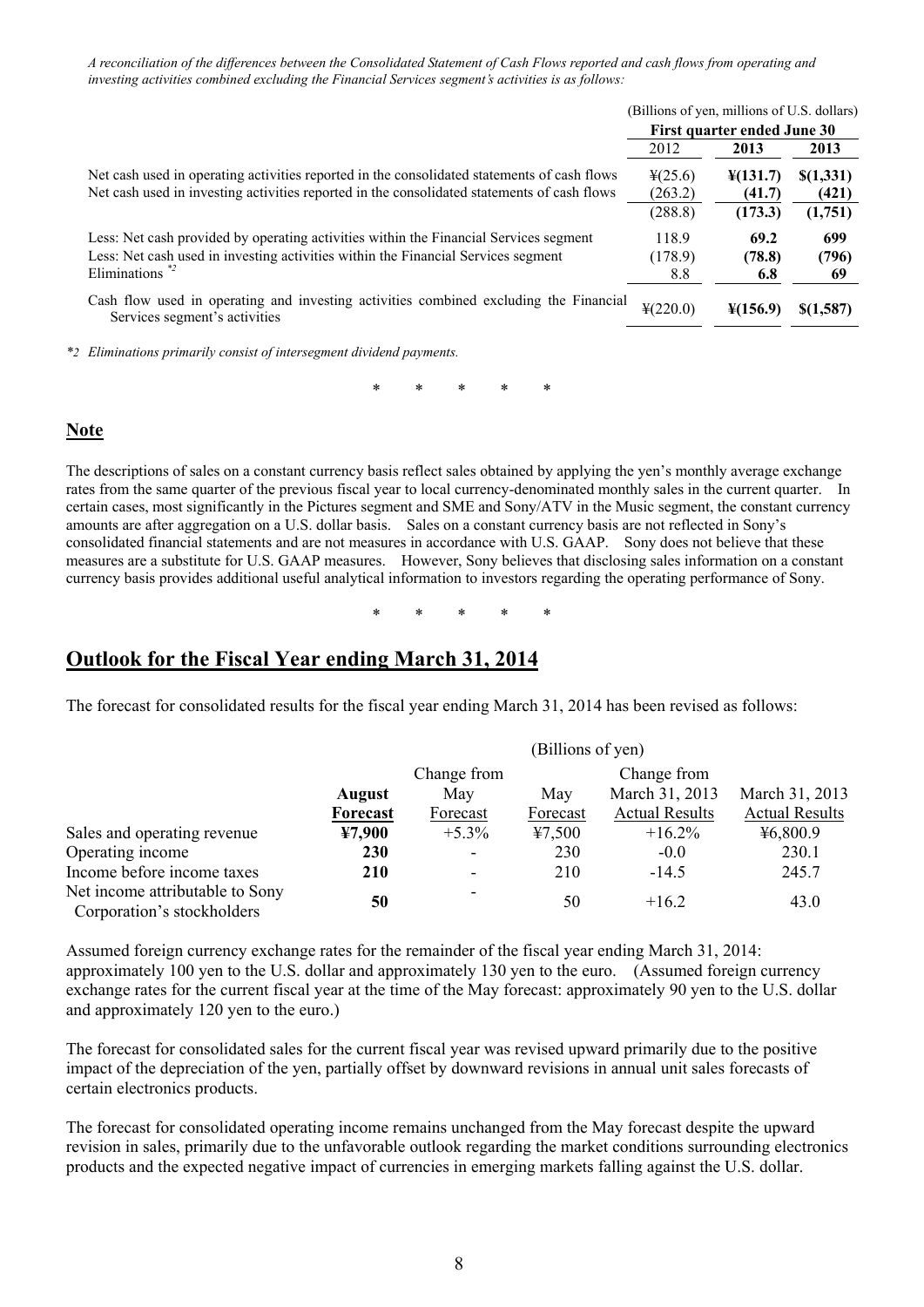Restructuring charges are expected to be approximately 50 billion yen for the Sony group, unchanged from the May forecast, compared to 77.5 billion yen recorded in the fiscal year ended March 31, 2013. This amount will be recorded as an operating expense included in the above-mentioned forecast for operating income.

Sony's forecasts for income before income taxes and net income attributable to Sony Corporation's stockholders remain unchanged from the May forecast.

The forecast for each business segment is as follows:

## Imaging Products & Solutions

The outlook for overall segment sales remains unchanged from the May forecast primarily due to the favorable impact of foreign exchange rates, offset by a downward revision in the annual unit sales forecasts of video cameras and digital cameras. The outlook for operating income also remains unchanged from the May forecast due to the favorable impact of foreign exchange rates and expected cost improvements, despite a downward revision in the forecast for unit sales. Sales are expected to increase and operating income is expected to improve significantly year-on-year.

## Game

Sales are expected to be higher than the May forecast primarily due to the favorable impact of foreign exchange rates. Operating results are expected to be significantly lower than the May forecast due to the negative impact of the depreciation of the yen against the U.S. dollar, reflecting the high ratio of U.S. dollar denominated hardware costs. Sales are expected to increase significantly and operating results are expected to deteriorate significantly year-on-year.

## Mobile Products & Communications

Overall segment sales are expected to exceed the May forecast primarily due to the favorable impact of foreign exchange rates, partially offset by a downward revision in the annual unit sales forecast of PCs. Operating income is expected to be lower than the May forecast due to the downward revision of the forecast for unit sales of PCs and the negative impact of the depreciation of the yen against the U.S. dollar, reflecting the high ratio of U.S. dollar denominated hardware costs in the segment. Sales are expected to increase significantly and operating income is expected to be recorded, reflecting an expected significant improvement in operating results year-on-year.

### Home Entertainment & Sound

The outlook for overall segment sales remains unchanged from the May forecast primarily due to the favorable impact of foreign exchange rates, offset by a downward revision in the annual unit sales forecast for LCD TVs and a downward revision in sales on a local currency basis in the Audio and Video category. Operating income is expected to be lower than the May forecast primarily due to the expected decrease in sales on a local currency basis in the Audio and Video category. Sales are expected to increase significantly and operating income is expected to be recorded, reflecting an expected significant improvement in operating results year-on-year.

### Devices

The outlook for overall segment sales remains unchanged from the May forecast primarily due to the favorable impact of foreign exchange rates, offset by a downward revision in sales on a local currency basis mainly in the Semiconductors category. Operating income is expected to be higher than the May forecast primarily due to the favorable impact of foreign exchange rates and expected cost improvements. Sales are expected to be essentially flat and operating income is expected to decrease year-on-year.

### **Pictures**

Sales and operating income are expected to exceed the May forecast, primarily due to the favorable impact of the depreciation of the yen against the U.S. dollar, although results on a local currency basis are expected to be approximately the same as the May forecast. Sales are expected to increase significantly and operating income is expected to increase year-on-year.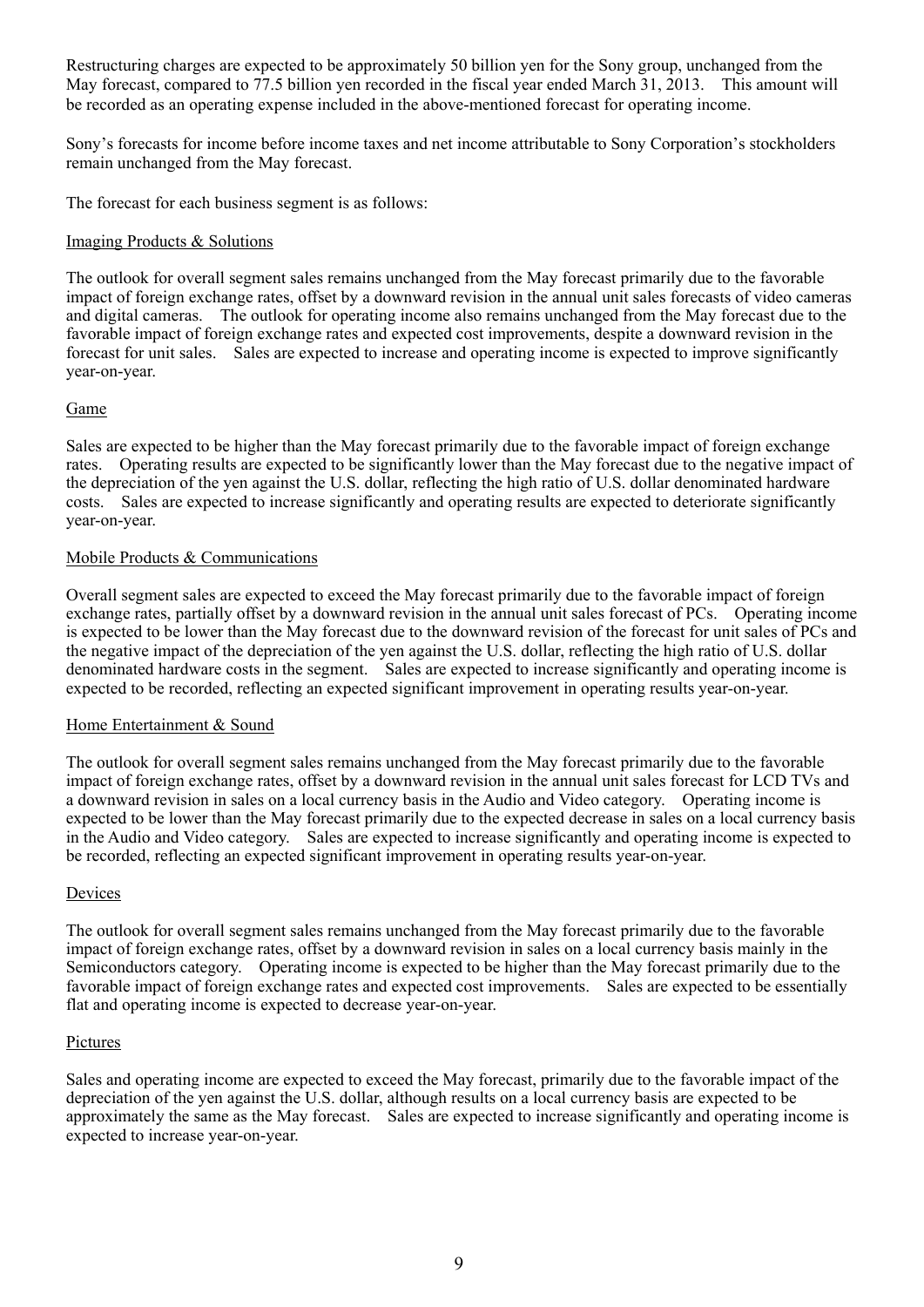## Music

Sales and operating income are expected to exceed the May forecast primarily due to the favorable impact of the depreciation of the yen against the U.S. dollar, although results on a local currency basis are expected to be the same as the May forecast. Sales are expected to increase significantly and operating income is expected to increase year-on-year.

## Financial Services

Expected financial services revenue remains unchanged from the May forecast. Operating income for the current fiscal year is expected to exceed the May forecast due to the recording of higher operating income in the first quarter of the current fiscal year than was expected in the May forecast. Financial services revenue is expected to be essentially flat and operating income is expected to increase year-on-year.

The effects of gains and losses on investments held by the Financial Services segment due to market fluctuations have not been incorporated within the above forecast as it is difficult for Sony to predict market trends in the future. Accordingly, future market fluctuations could further impact the current forecast.

Sony's forecast for capital expenditures, depreciation and amortization, as well as research and development expenses for the current fiscal year has been changed due to the impact of foreign exchange rates as per the table below.

|                                                        |                                  |                 | (Billions of yen) |                           |                           |
|--------------------------------------------------------|----------------------------------|-----------------|-------------------|---------------------------|---------------------------|
|                                                        |                                  | Change from     |                   | Change from               |                           |
|                                                        | <b>August</b><br><b>Forecast</b> | May<br>Forecast | May<br>Forecast   | March 31, 2013<br>Results | March 31, 2013<br>Results |
| Capital expenditures                                   |                                  |                 |                   |                           |                           |
| (additions to property, plant and<br>equipment)        | ¥190                             | $+5.6%$         | ¥180              | $+0.7\%$                  | ¥188.6                    |
| Depreciation and amortization*                         | 340                              | $+3.0$          | 330               | $+2.9$                    | 330.6                     |
| [for property, plant and<br>equipment (included above) | 200                              | ۰               | 200               | $+0.4$                    | 199.2]                    |
| Research and development<br>expenses                   | 460                              | $+2.2$          | 450               | $-2.9$                    | 473.6                     |

*\* The forecast for depreciation and amortization includes amortization expenses for intangible assets and for deferred insurance acquisition costs.* 

This forecast is based on management's current expectations and is subject to uncertainties and changes in circumstances. Actual results may differ materially from those included in this forecast due to a variety of factors. See "Cautionary Statement" below.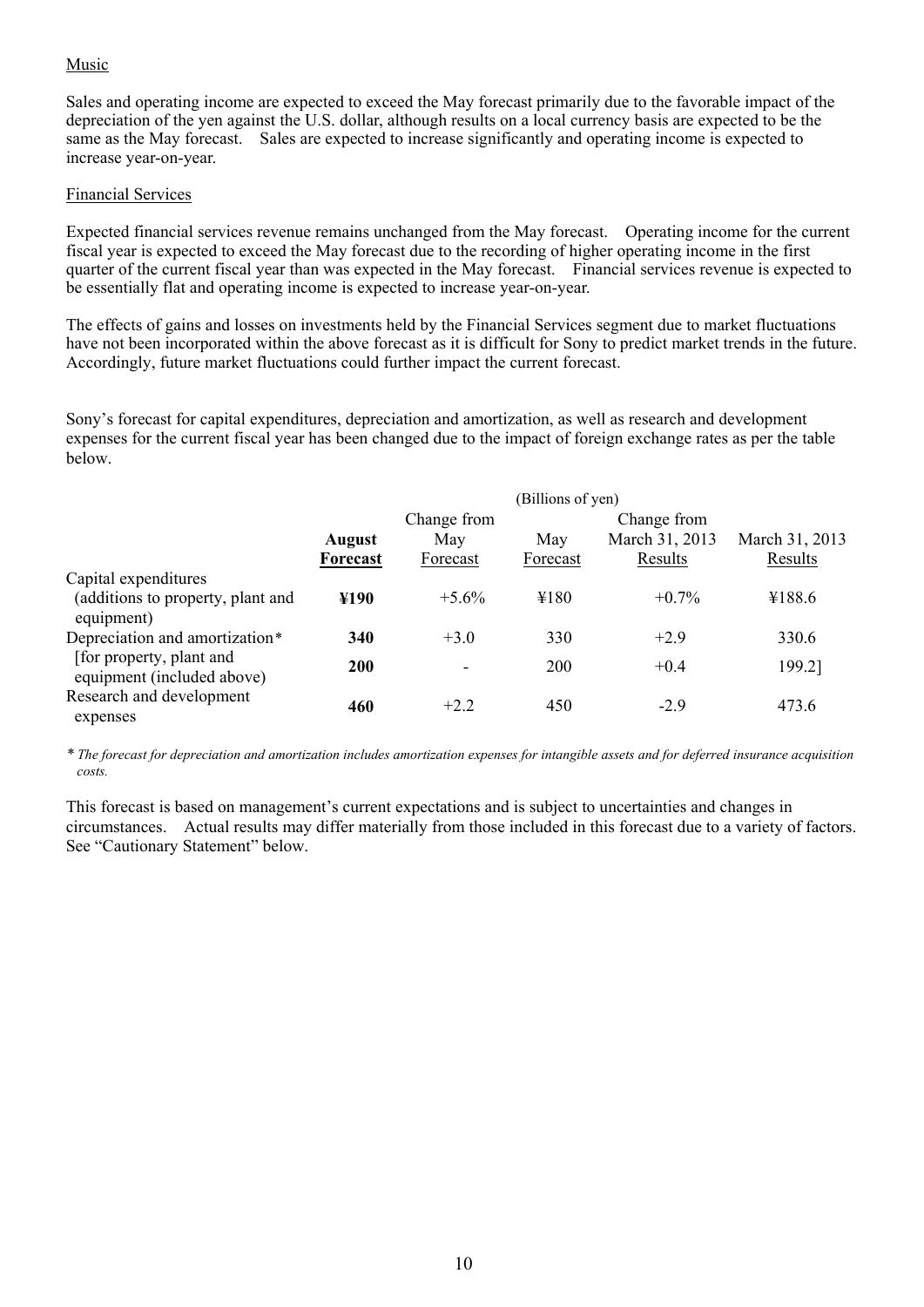#### **Cautionary Statement**

Statements made in this release with respect to Sony's current plans, estimates, strategies and beliefs and other statements that are not historical facts are forward-looking statements about the future performance of Sony. Forward-looking statements include, but are not limited to, those statements using words such as "believe," "expect," "plans," "strategy," "prospects," "forecast," "estimate," "project," "anticipate," "aim," "intend," "seek," "may," "might," "could" or "should," and words of similar meaning in connection with a discussion of future operations, financial performance, events or conditions. From time to time, oral or written forward-looking statements may also be included in other materials released to the public. These statements are based on management's assumptions, judgments and beliefs in light of the information currently available to it. Sony cautions investors that a number of important risks and uncertainties could cause actual results to differ materially from those discussed in the forward-looking statements, and therefore investors should not place undue reliance on them. Investors also should not rely on any obligation of Sony to update or revise any forward-looking statements, whether as a result of new information, future events or otherwise. Sony disclaims any such obligation. Risks and uncertainties that might affect Sony include, but are not limited to:

- (i) the global economic environment in which Sony operates and the economic conditions in Sony's markets, particularly levels of consumer spending;
- (ii) foreign exchange rates, particularly between the yen and the U.S. dollar, the euro and other currencies in which Sony makes significant sales and incurs production costs, or in which Sony's assets and liabilities are denominated;
- (iii) Sony's ability to continue to design and develop and win acceptance of, as well as achieve sufficient cost reductions for, its products and services, including televisions, game platforms and smartphones, which are offered in highly competitive markets characterized by severe price competition and continual new product and service introductions, rapid development in technology and subjective and changing consumer preferences;
- (iv) Sony's ability and timing to recoup large-scale investments required for technology development and production capacity;
- (v) Sony's ability to implement successful business restructuring and transformation efforts under changing market conditions;
- (vi) Sony's ability to implement successful hardware, software, and content integration strategies for all segments excluding the Financial Services segment, and to develop and implement successful sales and distribution strategies in light of the Internet and other technological developments;
- (vii) Sony's continued ability to devote sufficient resources to research and development and, with respect to capital expenditures, to prioritize investments correctly (particularly in the electronics businesses);
- (viii) Sony's ability to maintain product quality;
- (ix) the effectiveness of Sony's strategies and their execution, including but not limited to the success of Sony's acquisitions, joint ventures and other strategic investments;
- (x) Sony's ability to forecast demands, manage timely procurement and control inventories;
- (xi) the outcome of pending and/or future legal and/or regulatory proceedings;
- (xii) shifts in customer demand for financial services such as life insurance and Sony's ability to conduct successful asset liability management in the Financial Services segment;
- (xiii) the impact of unfavorable conditions or developments (including market fluctuations or volatility) in the Japanese equity markets on the revenue and operating income of the Financial Services segment; and
- (xiv) risks related to catastrophic disasters or similar events. Risks and uncertainties also include the impact of any future events with material adverse impact.

Investor Relations Contacts:

| Tokyo                | New York                | London                |
|----------------------|-------------------------|-----------------------|
| Yoshinori Hashitani  | Justin Hill             | Yas Hasegawa          |
| $+81-(0)3-6748-2111$ | $+1 - 212 - 833 - 6722$ | $+44-(0)20-7426-8696$ |

IR home page: http://www.sony.net/IR/

Presentation slides: http://www.sony.net/SonyInfo/IR/financial/fr/13q1\_sonypre.pdf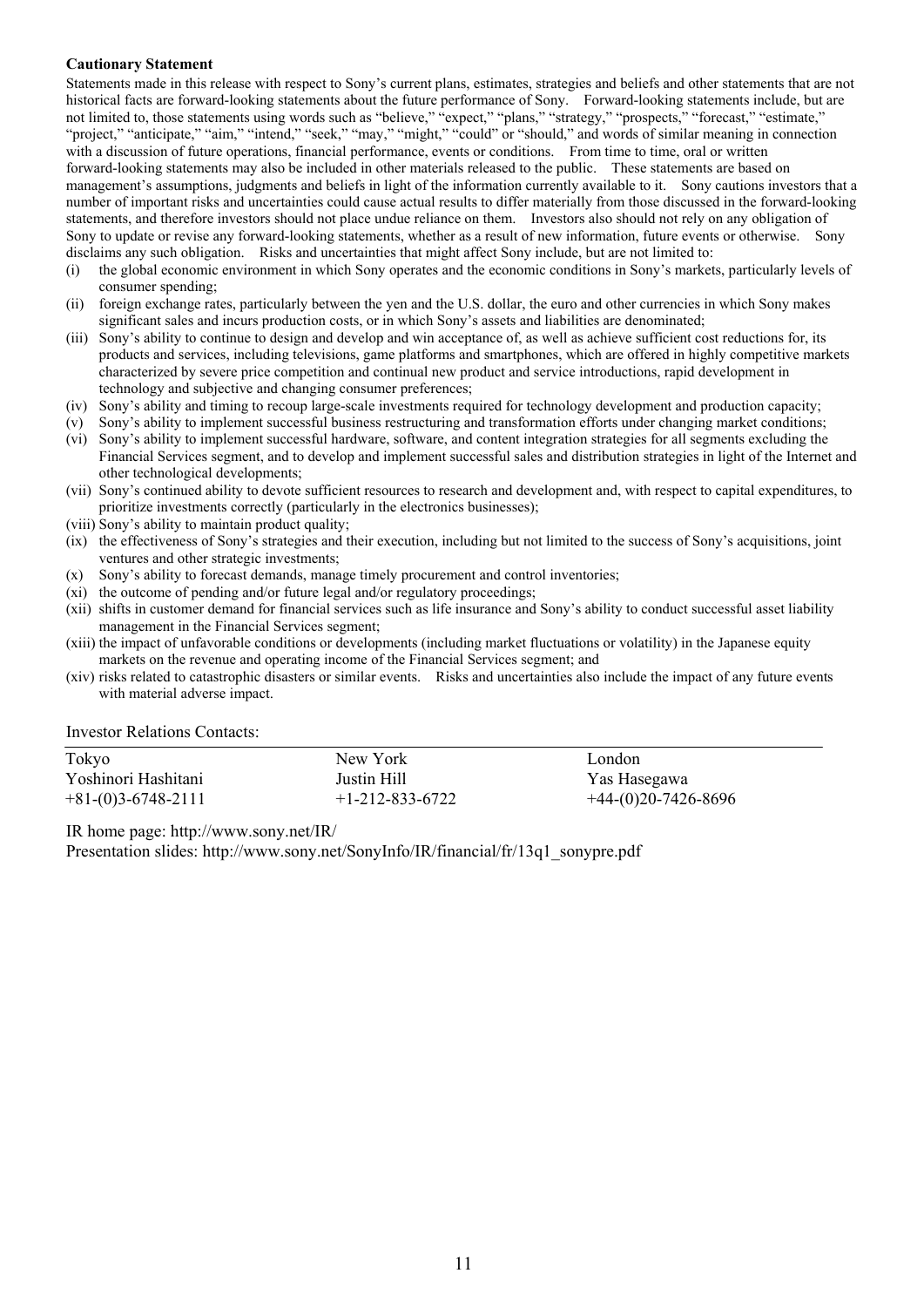#### (Unaudited) **Consolidated Financial Statements Consolidated Balance Sheets**

| <u>Consonuateu Dalance Sheets</u>                     | (Millions of yen, millions of U.S. dollars) |            |   |            |   |                |                           |         |
|-------------------------------------------------------|---------------------------------------------|------------|---|------------|---|----------------|---------------------------|---------|
|                                                       | June 30<br>March 31                         |            |   |            |   | Change from    |                           | June 30 |
| <b>ASSETS</b>                                         |                                             | 2013       |   | 2013       |   | March 31, 2013 |                           | 2013    |
| Current assets:                                       |                                             |            |   |            |   |                |                           |         |
| Cash and cash equivalents                             | ¥                                           | 826,361    | ¥ | 801,191    | ¥ | $-25,170$      | S                         | 8,093   |
| Marketable securities                                 |                                             | 697,597    |   | 722,582    |   | $+24,985$      |                           | 7,299   |
| Notes and accounts receivable, trade                  |                                             | 844,117    |   | 920,481    |   | $+76,364$      |                           | 9,298   |
| Allowance for doubtful accounts and sales returns     |                                             | (67, 625)  |   | (64,068)   |   | $+3,557$       |                           | (647)   |
| Inventories                                           |                                             | 710,054    |   | 841,199    |   | $+131,145$     |                           | 8,497   |
| Other receivables                                     |                                             | 148,142    |   | 205,347    |   | $+57,205$      |                           | 2,074   |
| Deferred income taxes                                 |                                             | 44,615     |   | 45,307     |   | $+692$         |                           | 458     |
| Prepaid expenses and other current assets             |                                             | 443,272    |   | 514,691    |   | $+71,419$      |                           | 5,198   |
| Total current assets                                  |                                             | 3,646,533  |   | 3,986,730  |   | $+340,197$     |                           | 40,270  |
| Film costs                                            |                                             | 270,089    |   | 305,402    |   | $+35,313$      |                           | 3,085   |
| Investments and advances:                             |                                             |            |   |            |   |                |                           |         |
| Affiliated companies                                  |                                             | 198,621    |   | 199,690    |   | $+1,069$       |                           | 2,017   |
| Securities investments and other                      |                                             | 7,118,504  |   | 7,204,380  |   | $+85,876$      |                           | 72,772  |
|                                                       |                                             | 7,317,125  |   | 7,404,070  |   | $+86,945$      |                           | 74,789  |
|                                                       |                                             |            |   |            |   |                |                           |         |
| Property, plant and equipment:                        |                                             |            |   |            |   |                |                           |         |
| Land                                                  |                                             | 131,484    |   | 132,036    |   | $+552$         |                           | 1,334   |
| <b>Buildings</b>                                      |                                             | 778,514    |   | 787,214    |   | $+8,700$       |                           | 7,952   |
| Machinery and equipment                               |                                             | 1,934,520  |   | 1,926,865  |   | $-7,655$       |                           | 19,463  |
| Construction in progress                              |                                             | 47,839     |   | 48,258     |   | $+419$         |                           | 487     |
|                                                       |                                             | 2,892,357  |   | 2,894,373  |   | $+2,016$       |                           | 29,236  |
| Less-Accumulated depreciation                         |                                             | 2,030,807  |   | 2,028,809  |   | $-1,998$       |                           | 20,493  |
|                                                       |                                             | 861,550    |   | 865,564    |   | $+4,014$       |                           | 8,743   |
| Other assets:                                         |                                             |            |   |            |   |                |                           |         |
| Intangibles, net                                      |                                             | 527,507    |   | 539,493    |   | $+11,986$      |                           | 5,449   |
| Goodwill                                              |                                             | 643,243    |   | 668,368    |   | $+25,125$      |                           | 6,751   |
| Deferred insurance acquisition costs                  |                                             | 460,758    |   | 468,918    |   | $+8,160$       |                           | 4,737   |
| Deferred income taxes                                 |                                             | 107,688    |   | 111,517    |   | $+3,829$       |                           | 1,126   |
| Other                                                 |                                             | 371,799    |   | 375,989    |   | $+4,190$       |                           | 3,798   |
|                                                       |                                             | 2,110,995  |   | 2,164,285  |   | $+53,290$      |                           | 21,861  |
| Total assets                                          | ¥                                           | 14,206,292 | ¥ | 14,726,051 | ¥ | $+519,759$     | \$                        | 148,748 |
|                                                       |                                             |            |   |            |   |                |                           |         |
| <b>LIABILITIES AND EQUITY</b>                         |                                             |            |   |            |   |                |                           |         |
| Current liabilities:                                  |                                             |            |   |            |   |                |                           |         |
| Short-term borrowings                                 | ¥                                           | 87,894     | ¥ | 100,190    | ¥ | $+12,296$      | S                         | 1,012   |
| Current portion of long-term debt                     |                                             | 156,288    |   | 362,029    |   | $+205,741$     |                           | 3,657   |
| Notes and accounts payable, trade                     |                                             | 572,102    |   | 747,451    |   | $+175,349$     |                           | 7,550   |
| Accounts payable, other and accrued expenses          |                                             | 1,097,253  |   | 1,046,968  |   | $-50,285$      |                           | 10,575  |
| Accrued income and other taxes                        |                                             | 75,080     |   | 72,155     |   | $-2,925$       |                           | 729     |
| Deposits from customers in the banking business       |                                             | 1,857,448  |   | 1,849,091  |   | $-8,357$       |                           | 18,678  |
| Other                                                 |                                             | 469,024    |   | 473,087    |   | $+4,063$       |                           | 4,779   |
| Total current liabilities                             |                                             | 4,315,089  |   | 4,650,971  |   | $+335,882$     |                           | 46,980  |
|                                                       |                                             |            |   |            |   |                |                           |         |
| Long-term debt                                        |                                             | 938,428    |   | 950,487    |   | $+12,059$      |                           | 9,601   |
| Accrued pension and severance costs                   |                                             | 311,469    |   | 314,562    |   | $+3,093$       |                           | 3,177   |
| Deferred income taxes                                 |                                             | 373,999    |   | 377,546    |   | $+3,547$       |                           | 3,814   |
| Future insurance policy benefits and other            |                                             | 3,540,031  |   | 3,616,805  |   | $+76,774$      |                           | 36,533  |
| Policyholders' account in the life insurance business |                                             | 1,693,116  |   | 1,749,128  |   | $+56,012$      |                           | 17,668  |
| Other                                                 |                                             | 349,985    |   | 322,685    |   | $-27,300$      |                           | 3,259   |
| Total liabilities                                     |                                             | 11,522,117 |   | 11,982,184 |   | $+460,067$     |                           | 121,032 |
| Redeemable noncontrolling interest                    |                                             | 2,997      |   | 3,025      |   | $+28$          |                           | 31      |
| Equity:                                               |                                             |            |   |            |   |                |                           |         |
| Sony Corporation's stockholders' equity:              |                                             |            |   |            |   |                |                           |         |
| Common stock                                          |                                             | 630,923    |   | 630,939    |   | $+16$          |                           | 6,373   |
| Additional paid-in capital                            |                                             | 1,110,531  |   | 1,110,933  |   | $+402$         |                           | 11,222  |
| Retained earnings                                     |                                             | 1,102,297  |   |            |   | $+3,481$       |                           |         |
| Accumulated other comprehensive income                |                                             | (641, 513) |   | 1,105,778  |   | $+54,589$      |                           | 11,169  |
|                                                       |                                             | (4, 472)   |   | (586, 924) |   | -11            |                           | (5,929) |
| Treasury stock, at cost                               |                                             |            |   | (4, 483)   |   | $+58,477$      |                           | (45)    |
|                                                       |                                             | 2,197,766  |   | 2,256,243  |   |                |                           | 22,790  |
| Noncontrolling interests                              |                                             | 483,412    |   | 484,599    |   | $+1,187$       |                           | 4,895   |
| Total equity                                          |                                             | 2,681,178  |   | 2,740,842  |   | $+59,664$      |                           | 27,685  |
| Total liabilities and equity                          | ¥                                           | 14,206,292 | ¥ | 14,726,051 | ¥ | $+519,759$     | $\boldsymbol{\mathsf{S}}$ | 148,748 |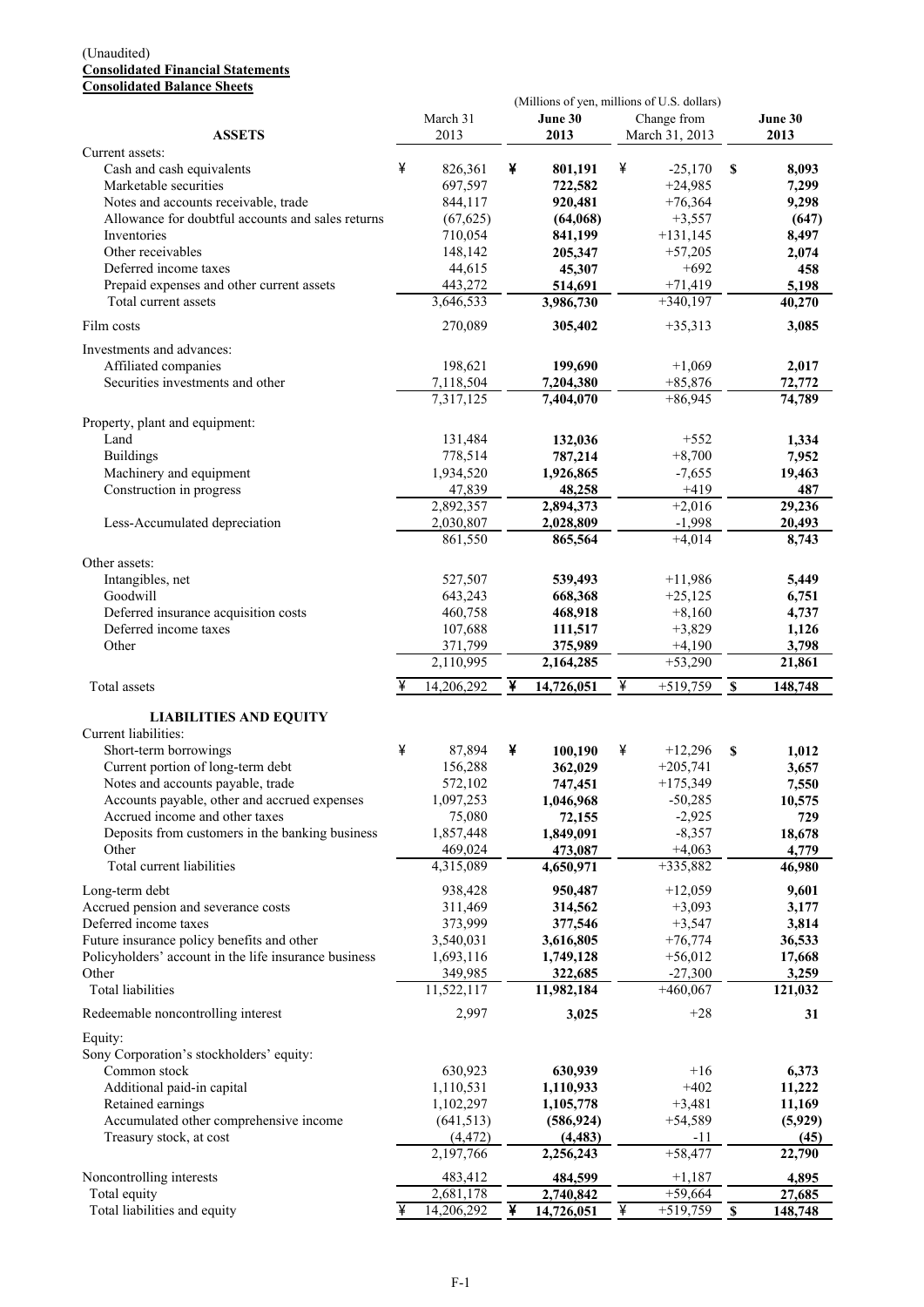### **Consolidated Statements of Income**

|                                                                                                                                                            | (Millions of yen, millions of U.S. dollars, except per share amounts) |                                                           |   |                                                           |                            |                                             |  |  |
|------------------------------------------------------------------------------------------------------------------------------------------------------------|-----------------------------------------------------------------------|-----------------------------------------------------------|---|-----------------------------------------------------------|----------------------------|---------------------------------------------|--|--|
|                                                                                                                                                            |                                                                       |                                                           |   |                                                           | Three months ended June 30 |                                             |  |  |
|                                                                                                                                                            |                                                                       | 2012                                                      |   | 2013                                                      | Change from 2012           | 2013                                        |  |  |
| Sales and operating revenue:<br>Net sales<br>Financial services revenue<br>Other operating revenue                                                         | ¥                                                                     | 1,295,452<br>193,717<br>26,014<br>1,515,183               | ¥ | 1,438,936<br>251,463<br>22,313<br>1,712,712               | \$<br>$+13.0%$             | 14,535<br>2,540<br>225<br>17,300            |  |  |
| <b>Costs and expenses:</b><br>Cost of sales<br>Selling, general and administrative<br>Financial services expenses<br>Other operating (income) expense, net |                                                                       | 1,006,413<br>346,750<br>165,652<br>(10, 186)<br>1,508,629 |   | 1,098,880<br>384,993<br>204,730<br>(12, 673)<br>1,675,930 | $+11.1$                    | 11,100<br>3,889<br>2,068<br>(128)<br>16,929 |  |  |
| Equity in net loss of affiliated companies                                                                                                                 |                                                                       | (279)                                                     |   | (425)                                                     |                            | (4)                                         |  |  |
| <b>Operating income</b>                                                                                                                                    |                                                                       | 6,275                                                     |   | 36,357                                                    | $+479.4$                   | 367                                         |  |  |
| Other income:<br>Interest and dividends<br>Foreign exchange gain, net<br>Other                                                                             |                                                                       | 5,710<br>5,422<br>1,197<br>12,329                         |   | 3,887<br>6,191<br>8,962<br>19,040                         | $+54.4$                    | 39<br>63<br>90<br>192                       |  |  |
| Other expenses:<br>Interest<br>Other                                                                                                                       |                                                                       | 7,563<br>1,628<br>9,191                                   |   | 6,956<br>2,188<br>9,144                                   | $-0.5$                     | 70<br>22<br>92                              |  |  |
| Income before income taxes                                                                                                                                 |                                                                       | 9,413                                                     |   | 46,253                                                    | $+391.4$                   | 467                                         |  |  |
| Income taxes                                                                                                                                               |                                                                       | 20,002                                                    |   | 26,740                                                    |                            | 270                                         |  |  |
| Net income (loss)                                                                                                                                          |                                                                       | (10, 589)                                                 |   | 19,513                                                    |                            | 197                                         |  |  |
| Less - Net income attributable to noncontrolling interests                                                                                                 |                                                                       | 14,052                                                    |   | 16,033                                                    |                            | 162                                         |  |  |
| Net income (loss) attributable to Sony Corporation's<br>stockholders                                                                                       | ¥                                                                     | (24, 641)                                                 | ¥ | 3,480                                                     | $-$ % \$                   | 35                                          |  |  |
| Per share data:<br>Net income (loss) attributable to Sony Corporation's<br>stockholders<br>— Basic<br>— Diluted                                            | ¥                                                                     | (24.55)<br>(24.55)                                        | ¥ | 3.44<br>2.98                                              | % S                        | 0.03<br>0.03                                |  |  |

#### **Consolidated Statements of Comprehensive Income**

|                                                                                                                                                                                                                 | (Millions of yen, millions of U.S. dollars)<br>Three months ended June 30 |                                  |   |                                      |                                 |                           |  |  |
|-----------------------------------------------------------------------------------------------------------------------------------------------------------------------------------------------------------------|---------------------------------------------------------------------------|----------------------------------|---|--------------------------------------|---------------------------------|---------------------------|--|--|
|                                                                                                                                                                                                                 |                                                                           | 2012                             |   | 2013                                 | Change from 2012                | 2013                      |  |  |
| Net income (loss)                                                                                                                                                                                               | ¥                                                                         | (10, 589)                        | ¥ | 19,513                               | $-$ % $\boldsymbol{\mathsf{s}}$ | 197                       |  |  |
| Other comprehensive income, net of $tax -$<br>Unrealized gains (losses) on securities<br>Unrealized gains on derivative instruments<br>Pension liability adjustment<br>Foreign currency translation adjustments |                                                                           | 107<br>166<br>1,610<br>(79, 139) |   | (13,931)<br>193<br>(3,247)<br>62,372 |                                 | (141)<br>2<br>(33)<br>630 |  |  |
| Total comprehensive income (loss)                                                                                                                                                                               |                                                                           | (87, 845)                        |   | 64,900                               |                                 | 655                       |  |  |
| Less - Comprehensive income attributable<br>to noncontrolling interests                                                                                                                                         |                                                                           | 13,869                           |   | 6,831                                |                                 | 69                        |  |  |
| Comprehensive income (loss) attributable<br>to Sony Corporation's stockholders                                                                                                                                  | ¥                                                                         | (101, 714)                       |   | 58,069                               | $-$ % \$                        | 586                       |  |  |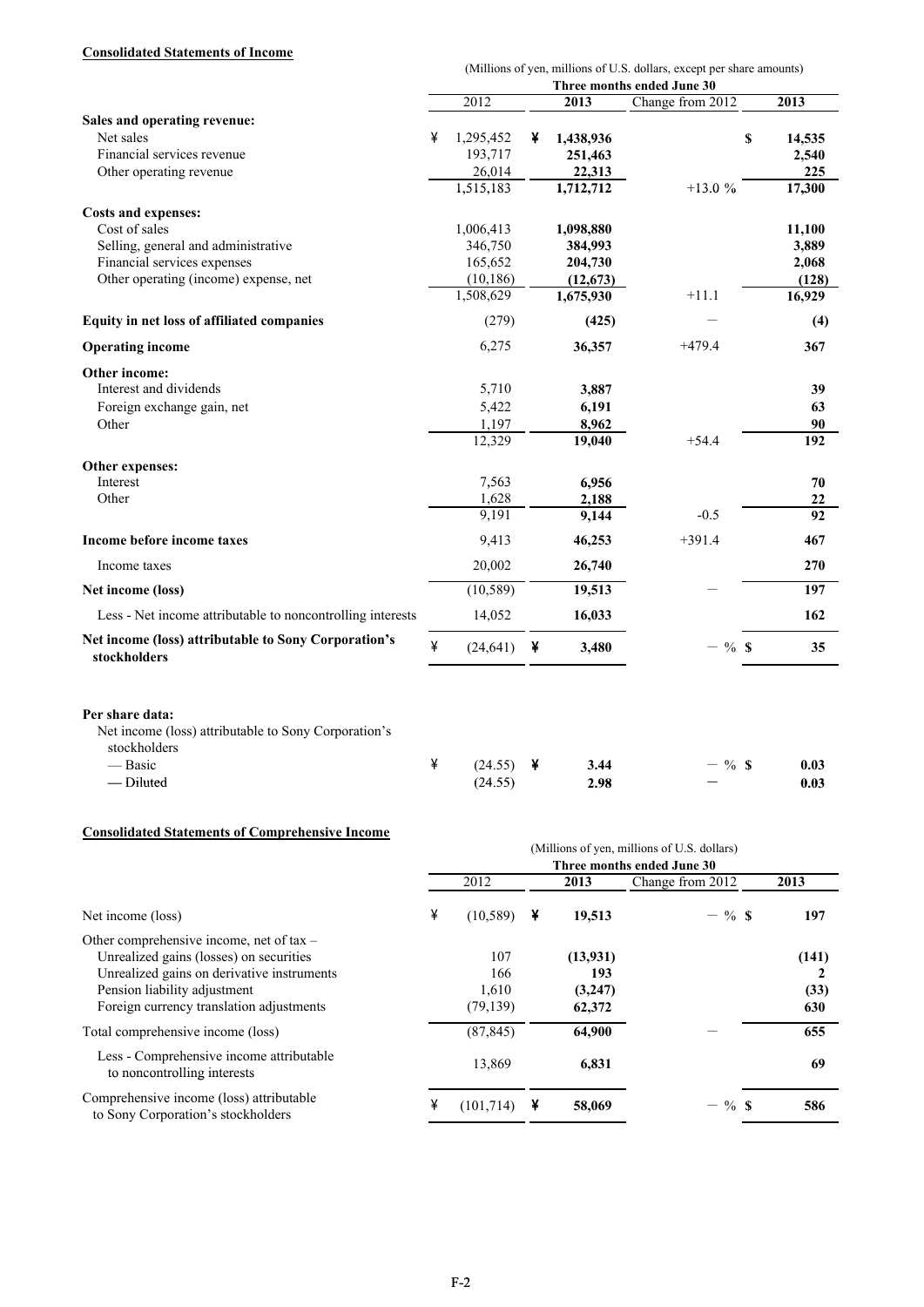### **Supplemental equity and comprehensive income information**

|                                                                   | (Millions of yen, millions of U.S. dollars) |                                            |   |                             |   |              |  |  |
|-------------------------------------------------------------------|---------------------------------------------|--------------------------------------------|---|-----------------------------|---|--------------|--|--|
|                                                                   |                                             | Sony Corporation's<br>stockholders' equity |   | Noncontrolling<br>interests |   | Total equity |  |  |
| Balance at March 31, 2012                                         | ¥                                           | 2,028,891                                  | ¥ | 461,216                     | ¥ | 2,490,107    |  |  |
| Exercise of stock acquisition rights                              |                                             |                                            |   | 27                          |   | 27           |  |  |
| Stock based compensation                                          |                                             | 409                                        |   |                             |   | 409          |  |  |
| Comprehensive income:                                             |                                             |                                            |   |                             |   |              |  |  |
| Net income (loss)                                                 |                                             | (24, 641)                                  |   | 14,052                      |   | (10, 589)    |  |  |
| Other comprehensive income, net of tax -                          |                                             |                                            |   |                             |   |              |  |  |
| Unrealized gains (losses) on securities                           |                                             | (1,778)                                    |   | 1,885                       |   | 107          |  |  |
| Unrealized gains on derivative instruments                        |                                             | 166                                        |   |                             |   | 166          |  |  |
| Pension liability adjustment                                      |                                             | 3,070                                      |   | (1,460)                     |   | 1,610        |  |  |
| Foreign currency translation adjustments                          |                                             | (78, 531)                                  |   | (608)                       |   | (79, 139)    |  |  |
| Total comprehensive income (loss)                                 |                                             | (101, 714)                                 |   | 13,869                      |   | (87, 845)    |  |  |
| Dividends declared                                                |                                             |                                            |   | (4,388)                     |   | (4,388)      |  |  |
| Transactions with noncontrolling interests shareholders and other |                                             | 8                                          |   | (636)                       |   | (628)        |  |  |
| Balance at June 30, 2012                                          | ¥                                           | 1,927,594                                  | ¥ | 470,088                     | ¥ | 2,397,682    |  |  |
| Balance at March 31, 2013                                         | ¥                                           | 2,197,766                                  | ¥ | 483,412                     | ¥ | 2,681,178    |  |  |
| Exercise of stock acquisition rights                              |                                             | 12                                         |   |                             |   | 12           |  |  |
| Conversion of convertible bonds                                   |                                             | 20                                         |   |                             |   | 20           |  |  |
| Stock based compensation                                          |                                             | 372                                        |   |                             |   | 372          |  |  |
| Comprehensive income:                                             |                                             |                                            |   |                             |   |              |  |  |
| Net income                                                        |                                             | 3,480                                      |   | 16,033                      |   | 19,513       |  |  |
| Other comprehensive income, net of tax -                          |                                             |                                            |   |                             |   |              |  |  |
| Unrealized losses on securities                                   |                                             | (4, 371)                                   |   | (9,560)                     |   | (13, 931)    |  |  |
| Unrealized gains on derivative instruments                        |                                             | 193                                        |   |                             |   | 193          |  |  |
| Pension liability adjustment                                      |                                             | (3,250)                                    |   | 3                           |   | (3,247)      |  |  |
| Foreign currency translation adjustments                          |                                             | 62,017                                     |   | 355                         |   | 62,372       |  |  |
| Total comprehensive income                                        |                                             | 58,069                                     |   | 6,831                       |   | 64,900       |  |  |
| Dividends declared                                                |                                             |                                            |   | (6,046)                     |   | (6,046)      |  |  |
| Transactions with noncontrolling interests shareholders and other |                                             |                                            |   | 402                         |   | 406          |  |  |
| Balance at June 30, 2013                                          | ¥                                           | 2,256,243                                  | ¥ | 484,599                     | ¥ | 2,740,842    |  |  |

|                                                                   | Sony Corporation's<br>stockholders' equity |        | Noncontrolling<br>interests |     | Total equity |
|-------------------------------------------------------------------|--------------------------------------------|--------|-----------------------------|-----|--------------|
| Balance at March 31, 2013                                         | S                                          | 22,200 | \$<br>4,883                 | \$. | 27,083       |
| Exercise of stock acquisition rights                              |                                            |        |                             |     |              |
| Conversion of convertible bonds                                   |                                            |        |                             |     |              |
| Stock based compensation                                          |                                            |        |                             |     |              |
| Comprehensive income:                                             |                                            |        |                             |     |              |
| Net income                                                        |                                            | 35     | 162                         |     | 197          |
| Other comprehensive income, net of tax $-$                        |                                            |        |                             |     |              |
| Unrealized losses on securities                                   |                                            | (44)   | (97)                        |     | (141)        |
| Unrealized gains on derivative instruments                        |                                            |        |                             |     |              |
| Pension liability adjustment                                      |                                            | (33)   | 0                           |     | (33)         |
| Foreign currency translation adjustments                          |                                            | 626    |                             |     | 630          |
| Total comprehensive income                                        |                                            | 586    | 69                          |     | 655          |
| Dividends declared                                                |                                            |        | (61)                        |     | (61)         |
| Transactions with noncontrolling interests shareholders and other |                                            |        |                             |     |              |
| Balance at June 30, 2013                                          |                                            | 22,790 | 4,895                       |     | 27,685       |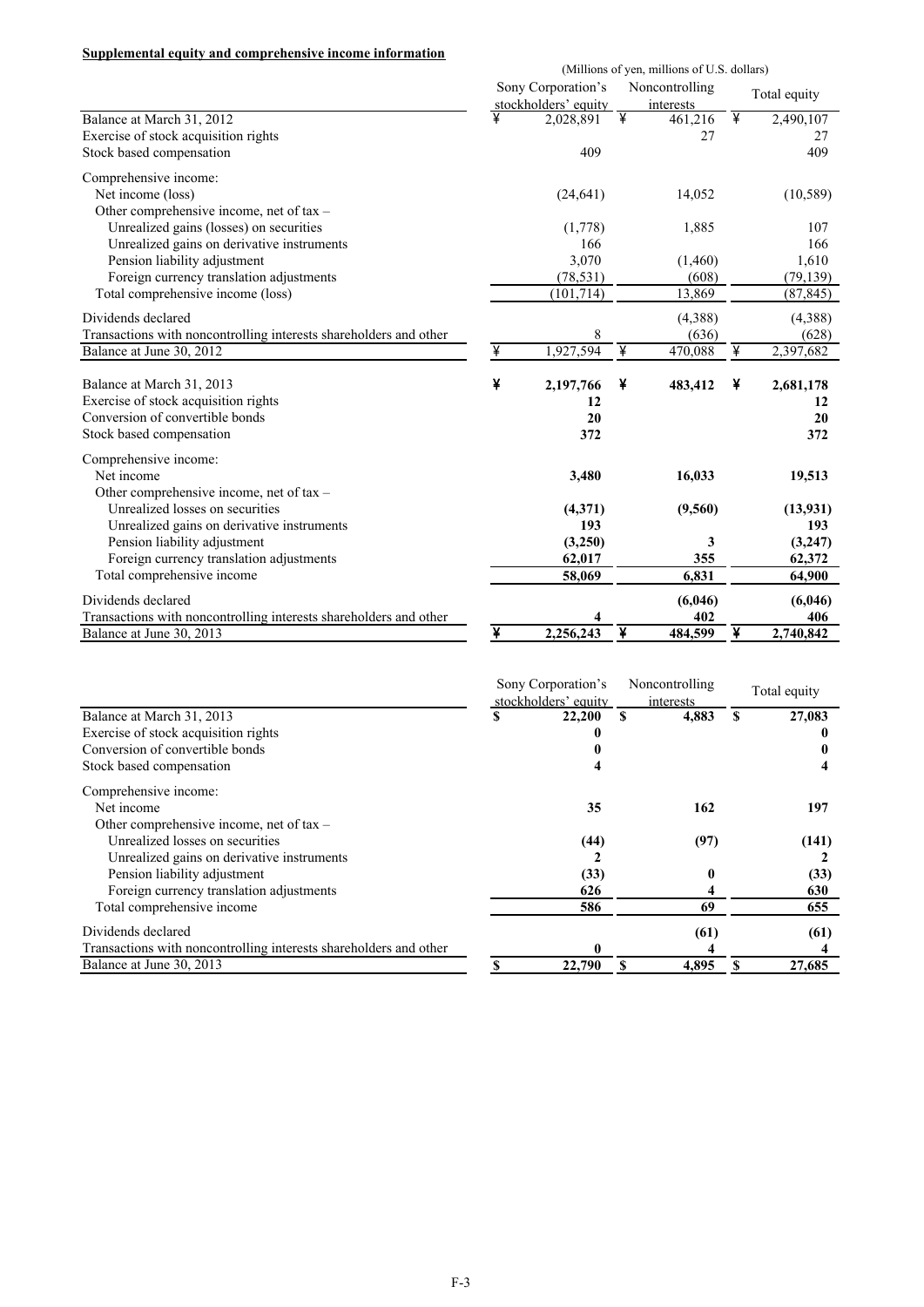## **Consolidated Statements of Cash Flows**

|                                                                             |   |              |   | (Millions of yen, millions of U.S. dollars) |    |          |
|-----------------------------------------------------------------------------|---|--------------|---|---------------------------------------------|----|----------|
|                                                                             |   |              |   | Three months ended June 30                  |    |          |
|                                                                             |   | 2012         |   | 2013                                        |    | 2013     |
| Cash flows from operating activities:                                       | ¥ | $(10,589)$ ¥ |   | 19,513                                      | S  | 197      |
| Net income (loss)<br>Adjustments to reconcile net income (loss) to net cash |   |              |   |                                             |    |          |
| used in operating activities-                                               |   |              |   |                                             |    |          |
| Depreciation and amortization, including amortization of deferred           |   |              |   |                                             |    |          |
| insurance acquisition costs                                                 |   | 85,051       |   | 80,870                                      |    | 817      |
| Amortization of film costs                                                  |   | 41,316       |   | 56,324                                      |    | 569      |
| Stock-based compensation expense                                            |   | 409          |   | 374                                         |    | 4        |
| Accrual for pension and severance costs, less payments                      |   | (1, 418)     |   | (1,702)                                     |    |          |
| Other operating (income) expense, net                                       |   |              |   |                                             |    | (17)     |
| (Gain) loss on revaluation of marketable securities held in the financial   |   | (10, 186)    |   | (12, 673)                                   |    | (128)    |
|                                                                             |   | 24,526       |   | (21, 569)                                   |    | (218)    |
| services business for trading purposes, net                                 |   |              |   |                                             |    |          |
| Loss on revaluation or impairment of securities investments held            |   | 3,319        |   | 266                                         |    | 3        |
| in the financial services business, net                                     |   |              |   |                                             |    |          |
| Deferred income taxes                                                       |   | 7,076        |   | (4,381)                                     |    | (44)     |
| Equity in net loss of affiliated companies, net of dividends                |   | 578          |   | 648                                         |    | 7        |
| Changes in assets and liabilities:                                          |   |              |   |                                             |    |          |
| (Increase) decrease in notes and accounts receivable, trade                 |   | 34,763       |   | (51, 916)                                   |    | (524)    |
| Increase in inventories                                                     |   | (119,612)    |   | (113,680)                                   |    | (1, 148) |
| Increase in film costs                                                      |   | (36,683)     |   | (79,056)                                    |    | (799)    |
| Increase (decrease) in notes and accounts payable, trade                    |   | (28, 647)    |   | 162,054                                     |    | 1,637    |
| Decrease in accrued income and other taxes                                  |   | (22, 682)    |   | (19, 473)                                   |    | (197)    |
| Increase in future insurance policy benefits and other                      |   | 63,693       |   | 106,992                                     |    | 1,081    |
| Increase in deferred insurance acquisition costs                            |   | (17,618)     |   | (20, 049)                                   |    | (203)    |
| Increase in marketable securities held in the financial services            |   | (4,893)      |   | (10, 814)                                   |    | (109)    |
| business for trading purposes                                               |   |              |   |                                             |    |          |
| Increase in other current assets                                            |   | (7,054)      |   | (106,791)                                   |    | (1,079)  |
| Decrease in other current liabilities                                       |   | (78, 018)    |   | (108, 160)                                  |    | (1,093)  |
| Other                                                                       |   | 51,108       |   | (8, 446)                                    |    | (87)     |
| Net cash used in operating activities                                       |   | (25, 561)    |   | (131,669)                                   |    | (1, 331) |
|                                                                             |   |              |   |                                             |    |          |
| Cash flows from investing activities:                                       |   |              |   |                                             |    |          |
| Payments for purchases of fixed assets                                      |   | (77, 310)    |   | (62, 926)                                   |    | (636)    |
| Proceeds from sales of fixed assets                                         |   | 7,895        |   | 84,658                                      |    | 855      |
| Payments for investments and advances by financial services business        |   | (263, 359)   |   | (244, 629)                                  |    | (2, 471) |
| Payments for investments and advances                                       |   | (28, 448)    |   | (1, 858)                                    |    | (19)     |
| (other than financial services business)                                    |   |              |   |                                             |    |          |
| Proceeds from sales or return of investments and collections of advances    |   | 86,038       |   | 167,185                                     |    | 1,689    |
| by financial services business                                              |   |              |   |                                             |    |          |
| Proceeds from sales or return of investments and collections of advances    |   | 11,045       |   | 2,339                                       |    | 24       |
| (other than financial services business)                                    |   |              |   |                                             |    |          |
| Other                                                                       |   | 915          |   | 13,567                                      |    | 137      |
| Net cash used in investing activities                                       |   | (263, 224)   |   | (41, 664)                                   |    | (421)    |
|                                                                             |   |              |   |                                             |    |          |
| Cash flows from financing activities:                                       |   |              |   |                                             |    |          |
| Proceeds from issuance of long-term debt                                    |   | 59,452       |   | 161,007                                     |    | 1,626    |
| Payments of long-term debt                                                  |   | (101, 449)   |   | (33, 304)                                   |    | (336)    |
| Increase in short-term borrowings, net                                      |   | 105,264      |   | 14,894                                      |    | 150      |
| Increase in deposits from customers in the financial services business, net |   | 31,860       |   | 16,972                                      |    | 171      |
| Dividends paid                                                              |   | (12,600)     |   | (12,679)                                    |    | (128)    |
| Other                                                                       |   | (4,229)      |   | (26, 189)                                   |    | (264)    |
| Net cash provided by financing activities                                   |   | 78,298       |   | 120,701                                     |    | 1,219    |
|                                                                             |   |              |   |                                             |    |          |
| Effect of exchange rate changes on cash and cash equivalents                |   | (25,995)     |   | 27,462                                      |    | 278      |
|                                                                             |   |              |   |                                             |    |          |
| Net decrease in cash and cash equivalents                                   |   | (236, 482)   |   | (25,170)                                    |    | (255)    |
| Cash and cash equivalents at beginning of the fiscal year                   |   | 894,576      |   | 826,361                                     |    | 8,348    |
|                                                                             |   |              |   |                                             |    |          |
| Cash and cash equivalents at end of the period                              | ¥ | 658,094      | ¥ | 801,191                                     | \$ | 8,093    |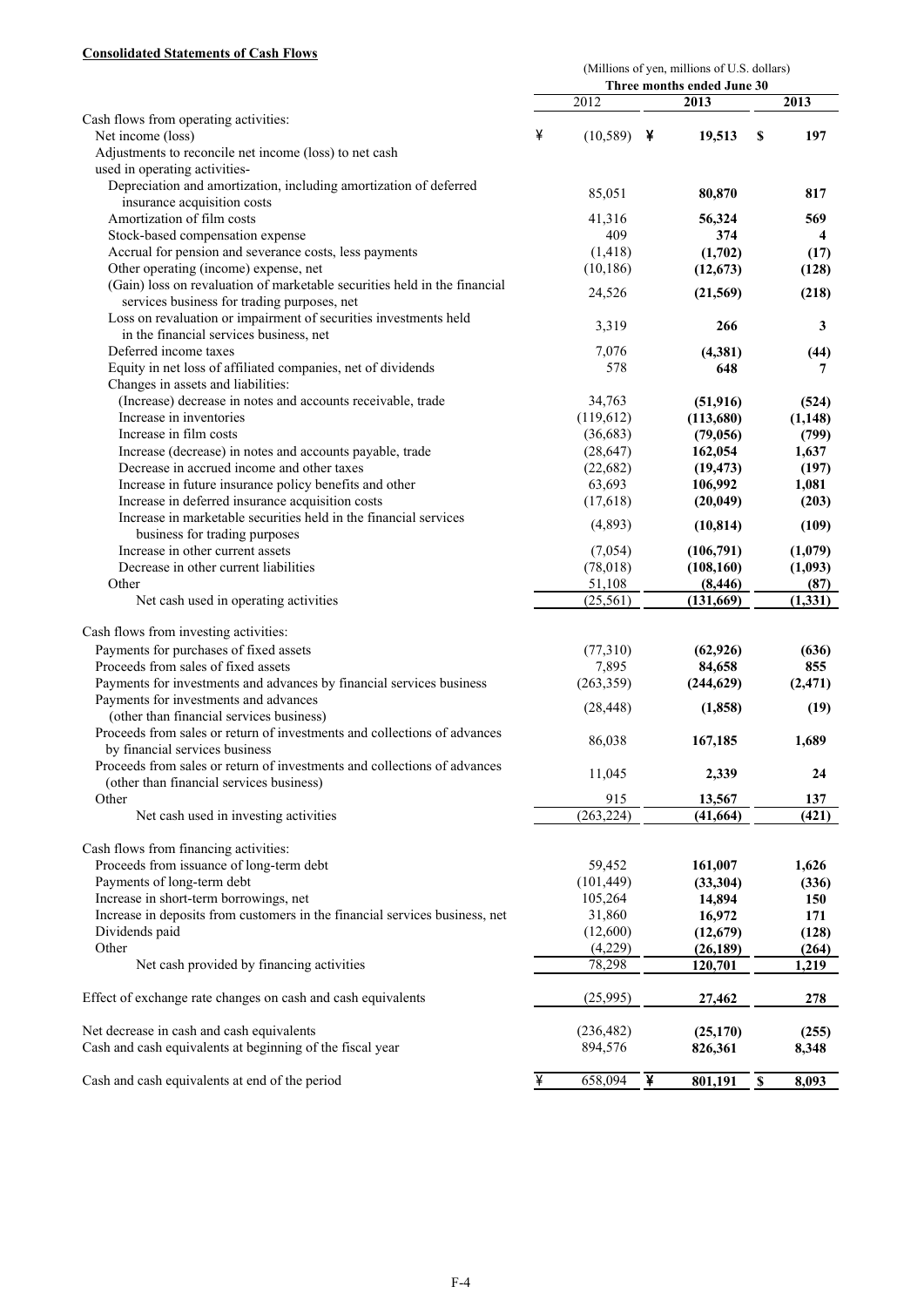#### **Business Segment Information**

|                                  |                |        |           | (Millions of yen, millions of U.S. dollars)<br>Three months ended June 30 |    |          |  |  |  |  |  |
|----------------------------------|----------------|--------|-----------|---------------------------------------------------------------------------|----|----------|--|--|--|--|--|
| Sales and operating revenue      | 2012           |        | 2013      | Change                                                                    |    | 2013     |  |  |  |  |  |
| Imaging Products & Solutions     |                |        |           |                                                                           |    |          |  |  |  |  |  |
| Customers                        | ¥<br>193,306   | ¥      | 172,497   | $-10.8 \%$                                                                | S  | 1,742    |  |  |  |  |  |
| Intersegment                     |                | 462    | 1,063     |                                                                           |    | 11       |  |  |  |  |  |
| Total                            | 193,768        |        | 173,560   | $-10.4$                                                                   |    | 1,753    |  |  |  |  |  |
| Game                             |                |        |           |                                                                           |    |          |  |  |  |  |  |
| Customers                        |                | 82,889 | 76,957    | $-7.2$                                                                    |    | 777      |  |  |  |  |  |
| Intersegment                     |                | 35,092 | 40,977    |                                                                           |    | 414      |  |  |  |  |  |
| Total                            | 117,981        |        | 117,934   | $-0.0$                                                                    |    | 1,191    |  |  |  |  |  |
| Mobile Products & Communications |                |        |           |                                                                           |    |          |  |  |  |  |  |
| Customers                        | 282,119        |        | 388,935   | $+37.9$                                                                   |    | 3,929    |  |  |  |  |  |
| Intersegment                     |                | 3,502  | 33        |                                                                           |    | $\bf{0}$ |  |  |  |  |  |
| Total                            | 285,621        |        | 388,968   | $+36.2$                                                                   |    | 3,929    |  |  |  |  |  |
| Home Entertainment & Sound       |                |        |           |                                                                           |    |          |  |  |  |  |  |
| Customers                        | 251,705        |        | 274,114   | $+8.9$                                                                    |    | 2,769    |  |  |  |  |  |
| Intersegment                     |                | 83     | 1,062     |                                                                           |    | 11       |  |  |  |  |  |
| Total                            | 251,788        |        | 275,176   | $+9.3$                                                                    |    | 2,780    |  |  |  |  |  |
| Devices                          |                |        |           |                                                                           |    |          |  |  |  |  |  |
| Customers                        | 137,882        |        | 147,213   | $+6.8$                                                                    |    | 1,487    |  |  |  |  |  |
| Intersegment                     |                | 79,403 | 49,027    |                                                                           |    | 495      |  |  |  |  |  |
| Total                            | 217,285        |        | 196,240   | $-9.7$                                                                    |    | 1,982    |  |  |  |  |  |
| Pictures                         |                |        |           |                                                                           |    |          |  |  |  |  |  |
| Customers                        | 153,298        |        | 158,802   | $+3.6$                                                                    |    | 1,604    |  |  |  |  |  |
| Intersegment                     |                | 89     | 113       |                                                                           |    |          |  |  |  |  |  |
| Total                            | 153,387        |        | 158,915   | $+3.6$                                                                    |    | 1,605    |  |  |  |  |  |
| Music                            |                |        |           |                                                                           |    |          |  |  |  |  |  |
| Customers                        |                | 96,702 | 109,175   | $+12.9$                                                                   |    | 1,103    |  |  |  |  |  |
| Intersegment                     |                | 2,140  | 2,784     |                                                                           |    | 28       |  |  |  |  |  |
| Total                            |                | 98,842 | 111,959   | $+13.3$                                                                   |    | 1,131    |  |  |  |  |  |
| <b>Financial Services</b>        |                |        |           |                                                                           |    |          |  |  |  |  |  |
| Customers                        | 193,717        |        | 251,463   | $+29.8$                                                                   |    | 2,540    |  |  |  |  |  |
| Intersegment                     |                | 778    | 1,235     |                                                                           |    | 13       |  |  |  |  |  |
| Total                            | 194,495        |        | 252,698   | $+29.9$                                                                   |    | 2,553    |  |  |  |  |  |
| All Other                        |                |        |           |                                                                           |    |          |  |  |  |  |  |
| Customers                        | 111,822        |        | 118,135   | $+5.6$                                                                    |    | 1,193    |  |  |  |  |  |
| Intersegment                     |                | 12,507 | 12,448    |                                                                           |    | 126      |  |  |  |  |  |
| Total                            | 124,329        |        | 130,583   | $+5.0$                                                                    |    | 1,319    |  |  |  |  |  |
| Corporate and elimination        | (122, 313)     |        | (93,321)  |                                                                           |    | (943)    |  |  |  |  |  |
| Consolidated total               | ¥<br>1,515,183 | ¥      | 1,712,712 | $+13.0%$                                                                  | -S | 17,300   |  |  |  |  |  |
|                                  |                |        |           |                                                                           |    |          |  |  |  |  |  |

Game intersegment amounts primarily consist of transactions with All Other.

Devices intersegment amounts primarily consist of transactions with the Game segment and Imaging Products & Solutions ("IP&S") segment. All Other intersegment amounts primarily consist of transactions with the Pictures segment, the Music segment and the Game segment. Corporate and elimination includes certain brand and patent royalty income.

|                                  | (Millions of yen, millions of U.S. dollars) |                            |  |           |               |  |       |  |  |  |  |
|----------------------------------|---------------------------------------------|----------------------------|--|-----------|---------------|--|-------|--|--|--|--|
|                                  |                                             | Three months ended June 30 |  |           |               |  |       |  |  |  |  |
| <b>Operating income (loss)</b>   |                                             | 2012                       |  | 2013      | Change        |  | 2013  |  |  |  |  |
| Imaging Products & Solutions     | ¥                                           | 12.609                     |  | 8.075     | $-36.0 \%$ \$ |  | 82    |  |  |  |  |
| Game                             |                                             | (3,549)                    |  | (14,794)  |               |  | (149) |  |  |  |  |
| Mobile Products & Communications |                                             | (28, 139)                  |  | 5,912     |               |  | 60    |  |  |  |  |
| Home Entertainment & Sound       |                                             | (9,986)                    |  | 3,367     |               |  | 34    |  |  |  |  |
| Devices                          |                                             | 15,946                     |  | 10.846    | $-32.0$       |  | 110   |  |  |  |  |
| Pictures                         |                                             | (4,872)                    |  | 3,742     |               |  | 38    |  |  |  |  |
| Music                            |                                             | 7,275                      |  | 10,771    | $+48.1$       |  | 109   |  |  |  |  |
| <b>Financial Services</b>        |                                             | 27,585                     |  | 45,969    | $+66.6$       |  | 464   |  |  |  |  |
| All Other                        |                                             | (7,210)                    |  | (10, 822) |               |  | (111) |  |  |  |  |
| Total                            |                                             | 9,659                      |  | 63,066    | $+552.9$      |  | 637   |  |  |  |  |
| Corporate and elimination        |                                             | (3,384)                    |  | (26,709)  |               |  | (270) |  |  |  |  |
| Consolidated total               |                                             | 6,275                      |  | 36,357    | $+479.4%$     |  | 367   |  |  |  |  |

Operating income (loss) is sales and operating revenue less costs and expenses, and includes equity in net income (loss) of affiliated companies. Corporate and elimination includes headquarters restructuring costs and certain other corporate expenses, including the amortization of certain intellectual property assets such as the cross-licensing of intangible assets acquired from Ericsson at the time of the Sony Mobile Communications acquisition, which are not allocated to segments.

Due to certain changes in the organizational structure, operating income (loss) of All Other and Corporate and elimination of the previous fiscal quarter have been restated to conform to the current quarter's presentation.

Within the Home Entertainment & Sound ("HE&S") segment, the operating income (loss) of Televisions, which primarily consists of LCD televisions, for the three months ended June 30, 2012 and 2013 was (6,639) million yen and 5,207 million yen, respectively. The operating income (loss) of Televisions excludes restructuring charges which are included in the overall segment results and not allocated to product categories.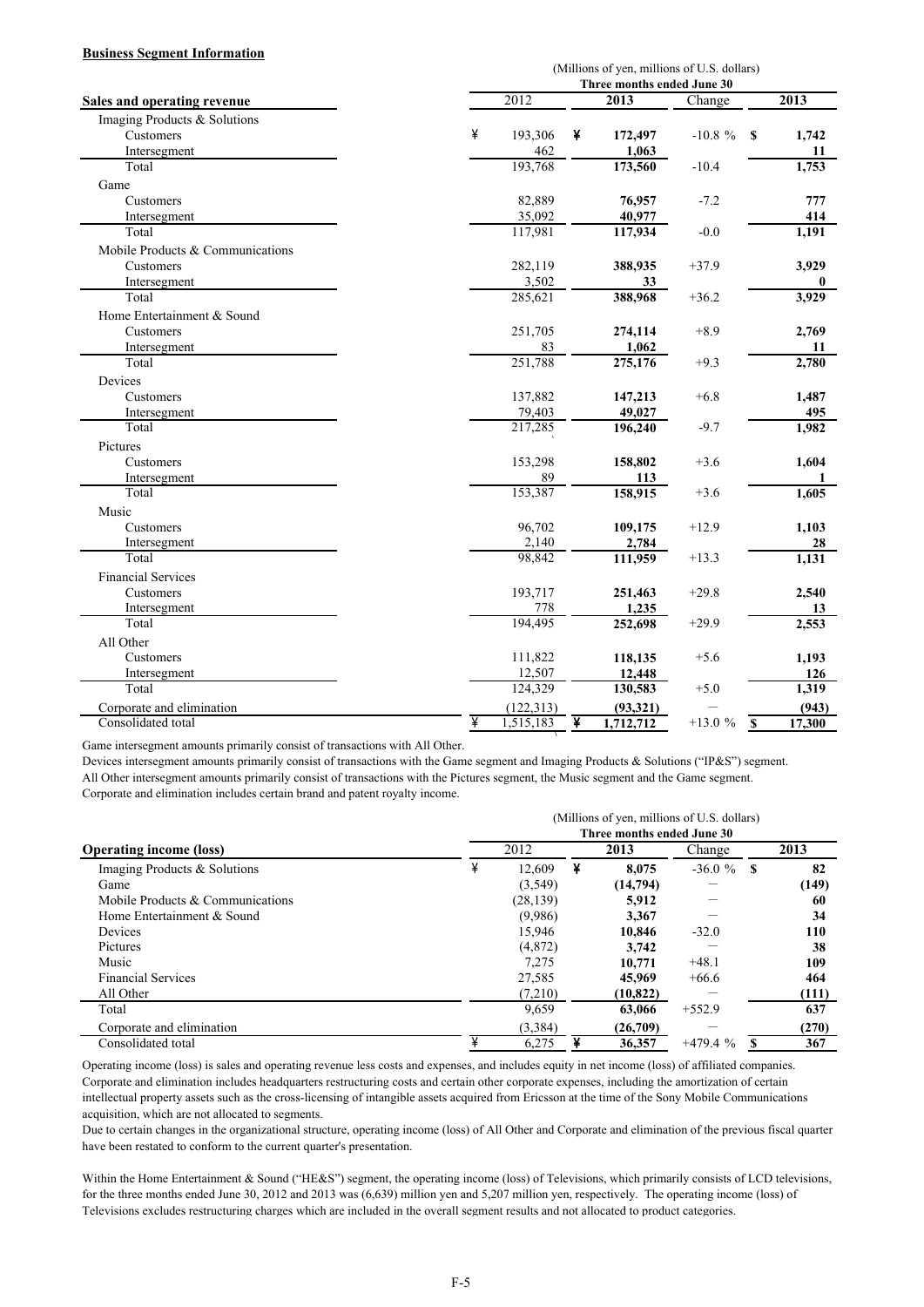#### **Sales to Customers by Product Category**

|                                                     | (Millions of yen, millions of U.S. dollars) |           |   |                            |          |              |        |  |  |  |  |
|-----------------------------------------------------|---------------------------------------------|-----------|---|----------------------------|----------|--------------|--------|--|--|--|--|
|                                                     |                                             |           |   | Three months ended June 30 |          |              |        |  |  |  |  |
| Sales and operating revenue (to external customers) |                                             | 2012      |   | 2013                       | Change   |              | 2013   |  |  |  |  |
| Imaging Products & Solutions                        |                                             |           |   |                            |          |              |        |  |  |  |  |
| <b>Digital Imaging Products</b>                     | ¥                                           | 129,916   | ¥ | 107,758                    | $-17.1%$ | S            | 1,088  |  |  |  |  |
| Professional Solutions                              |                                             | 60,807    |   | 60,812                     | $+0.0$   |              | 614    |  |  |  |  |
| Other                                               |                                             | 2,583     |   | 3,927                      | $+52.0$  |              | 40     |  |  |  |  |
| Total                                               |                                             | 193,306   |   | 172,497                    | $-10.8$  |              | 1,742  |  |  |  |  |
|                                                     |                                             |           |   |                            |          |              |        |  |  |  |  |
| Game                                                |                                             | 82,889    |   | 76,957                     | $-7.2$   |              | 777    |  |  |  |  |
| Mobile Products & Communications                    |                                             |           |   |                            |          |              |        |  |  |  |  |
| Mobile Communications                               |                                             | 171,104   |   | 285,457                    | $+66.8$  |              | 2,883  |  |  |  |  |
| Personal and Mobile Products                        |                                             | 109,635   |   | 102,216                    | $-6.8$   |              | 1,033  |  |  |  |  |
| Other                                               |                                             | 1,380     |   | 1,262                      | $-8.6$   |              | 13     |  |  |  |  |
| Total                                               |                                             | 282,119   |   | 388,935                    | $+37.9$  |              | 3,929  |  |  |  |  |
| Home Entertainment & Sound                          |                                             |           |   |                            |          |              |        |  |  |  |  |
| Televisions                                         |                                             | 157,016   |   | 185,579                    | $+18.2$  |              | 1,874  |  |  |  |  |
| Audio and Video                                     |                                             | 93,750    |   | 87,381                     | $-6.8$   |              | 883    |  |  |  |  |
| Other                                               |                                             | 939       |   | 1,154                      | $+22.9$  |              | 12     |  |  |  |  |
| Total                                               |                                             | 251,705   |   | $\overline{274,114}$       | $+8.9$   |              | 2,769  |  |  |  |  |
| Devices                                             |                                             |           |   |                            |          |              |        |  |  |  |  |
| Semiconductors                                      |                                             | 69,485    |   | 85,257                     | $+22.7$  |              | 861    |  |  |  |  |
| Components                                          |                                             | 68,141    |   | 61,432                     | $-9.8$   |              | 621    |  |  |  |  |
| Other                                               |                                             | 256       |   | 524                        | $+104.7$ |              | 5      |  |  |  |  |
| Total                                               |                                             | 137,882   |   | 147,213                    | $+6.8$   |              | 1,487  |  |  |  |  |
| Pictures                                            |                                             | 153,298   |   | 158,802                    | $+3.6$   |              | 1,604  |  |  |  |  |
| Music                                               |                                             | 96,702    |   | 109,175                    | $+12.9$  |              | 1,103  |  |  |  |  |
| <b>Financial Services</b>                           |                                             | 193,717   |   | 251,463                    | $+29.8$  |              | 2,540  |  |  |  |  |
| All Other                                           |                                             | 111,822   |   | 118,135                    | $+5.6$   |              | 1,193  |  |  |  |  |
| Corporate                                           |                                             | 11,743    |   | 15,421                     | $+31.3$  |              | 156    |  |  |  |  |
| Consolidated total                                  | ¥                                           | 1,515,183 | ¥ | 1,712,712                  | $+13.0%$ | $\mathbf{s}$ | 17,300 |  |  |  |  |

The above table includes a breakdown of sales and operating revenue to external customers in the following segments shown in the Business Segment Information on pages F-5: IP&S, Mobile Products & Communications ("MP&C"), HE&S and Devices. Sony management views each segment as a single operating segment. However, Sony believes that the breakdown of sales and operating revenue to customers for those segments in this table is useful to investors in understanding sales by product category.

In the IP&S segment, Digital Imaging Products includes compact digital cameras, video cameras and interchangeable single lens cameras; Professional Solutions includes broadcast- and professional-use products. In the MP&C segment, Mobile Communications includes mobile phones; Personal and Mobile Products includes personal computers. In the HE&S segment, Televisions includes LCD televisions; Audio and Video includes home audio, Blu-ray disc players and recorders, and memory-based portable audio devices. In the Devices segment, Semiconductors includes image sensors; Components includes batteries, recording media and data recording systems.

#### **Geographic Information**

| ocograpme miormation                                |                                             |           |   |                            |             |  |        |  |  |
|-----------------------------------------------------|---------------------------------------------|-----------|---|----------------------------|-------------|--|--------|--|--|
|                                                     | (Millions of yen, millions of U.S. dollars) |           |   |                            |             |  |        |  |  |
|                                                     |                                             |           |   | Three months ended June 30 |             |  |        |  |  |
| Sales and operating revenue (to external customers) |                                             | 2012      |   | 2013                       | Change      |  | 2013   |  |  |
| Japan                                               | ¥                                           | 471,511   | ¥ | 533,043                    | $+13.1%$ \$ |  | 5,384  |  |  |
| <b>United States</b>                                |                                             | 242,415   |   | 252,542                    | $+4.2$      |  | 2,551  |  |  |
| Europe                                              |                                             | 293,041   |   | 328,204                    | $+12.0$     |  | 3,315  |  |  |
| China                                               |                                             | 121.792   |   | 123,231                    | $+1.2$      |  | 1.245  |  |  |
| Asia-Pacific                                        |                                             | 191.202   |   | 257,410                    | $+34.6$     |  | 2,600  |  |  |
| Other Areas                                         |                                             | 195.222   |   | 218,282                    | $+11.8$     |  | 2,205  |  |  |
| Total                                               |                                             | 1,515,183 |   | 1,712,712                  | $+13.0%$    |  | 17.300 |  |  |

Classification of Geographic Information shows sales and operating revenue recognized by location of customers.

Major areas in each geographic segment excluding Japan, United States and China are as follows:

(1) Europe: United Kingdom, France, Germany, Russia, Spain and Sweden

(2) Asia-Pacific: India, South Korea and Oceania

(3) Other Areas: The Middle East/Africa, Brazil, Mexico and Canada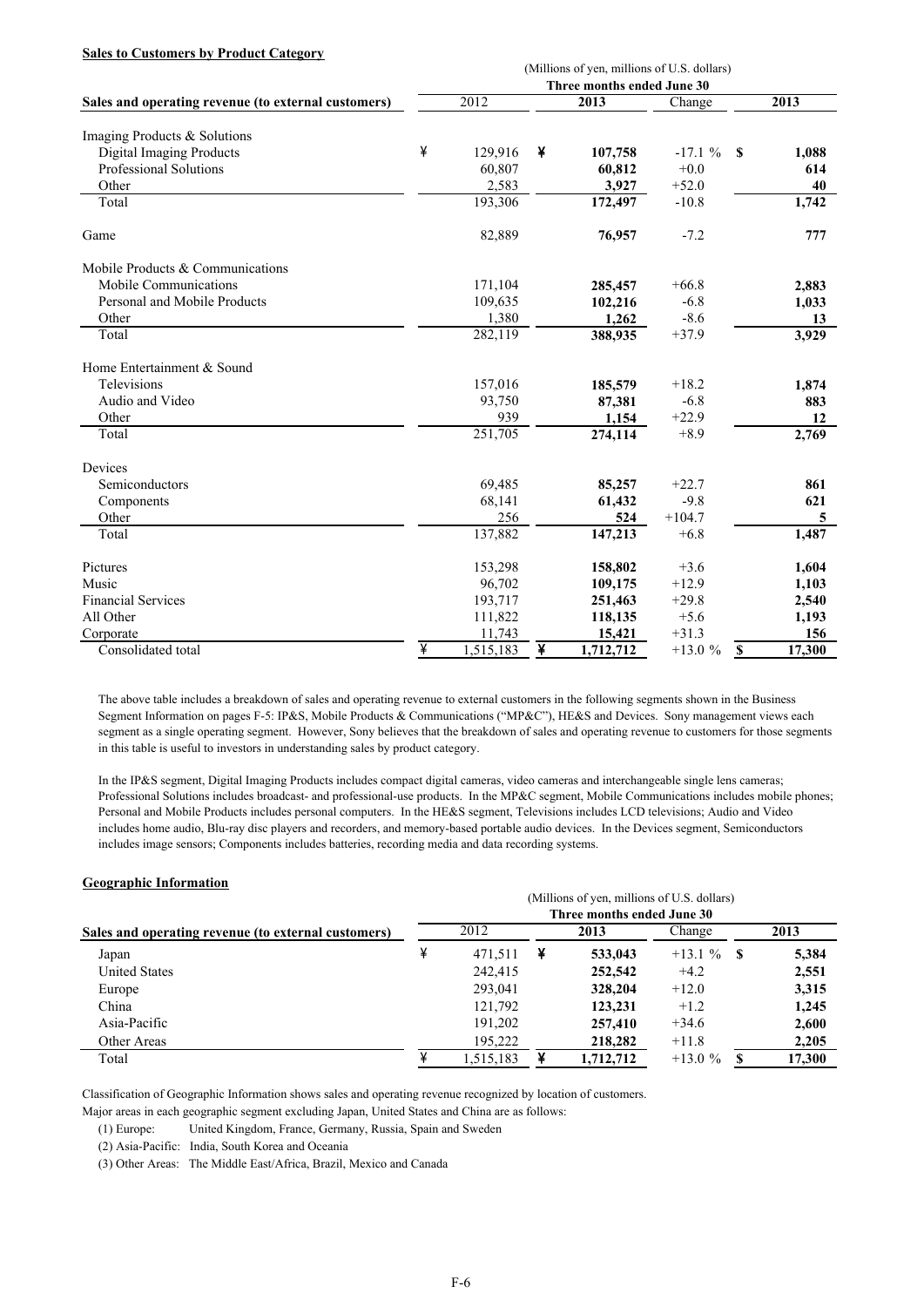#### **Condensed Financial Services Financial Statements**

The results of the Financial Services segment are included in Sony's consolidated financial statements. The following schedules show unaudited condensed financial statements for the Financial Services segment and all other segments excluding Financial Services. These presentations are not in accordance with accounting principles generally accepted in the United States of America ("U.S. GAAP"), which is used by Sony to prepare its consolidated financial statements. However, because the Financial Services segment is different in nature from Sony's other segments, Sony believes that a comparative presentation may be useful in understanding and analyzing Sony's consolidated financial statements. Transactions between the Financial Services segment and Sony without the Financial Services segment, including noncontrolling interests, are included in those respective presentations, then eliminated in the consolidated figures shown below.

#### **Condensed Balance Sheets**

|                                                       |   |           | (Millions of yen, millions of U.S. dollars) |           |             |                    |  |
|-------------------------------------------------------|---|-----------|---------------------------------------------|-----------|-------------|--------------------|--|
| <b>Financial Services</b>                             |   | March 31  |                                             | June 30   |             |                    |  |
|                                                       |   | 2013      |                                             | 2013      |             | 2013               |  |
| <b>ASSETS</b>                                         |   |           |                                             |           |             |                    |  |
| Current assets:                                       |   |           |                                             |           |             |                    |  |
| Cash and cash equivalents                             | ¥ | 201,550   | ¥                                           | 211,612   | \$          | 2,137              |  |
| Marketable securities                                 |   | 694,130   |                                             | 719,146   |             | 7,264              |  |
| Other                                                 |   | 156,310   |                                             | 178,121   |             | 1,800              |  |
|                                                       |   | 1,051,990 |                                             | 1,108,879 |             | 11,201             |  |
| Investments and advances                              |   | 6,985,918 |                                             | 7,040,482 |             | 71,116             |  |
| Property, plant and equipment                         |   | 14,886    |                                             | 15,114    |             | 153                |  |
| Other assets:                                         |   |           |                                             |           |             |                    |  |
| Deferred insurance acquisition costs                  |   | 460,758   |                                             | 468,918   |             | 4,737              |  |
| Other                                                 |   | 51,788    |                                             | 49,041    |             | 494                |  |
|                                                       |   | 512,546   |                                             | 517,959   |             | $\overline{5,231}$ |  |
| Total assets                                          | ¥ | 8,565,340 | ¥                                           | 8,682,434 | $\mathbb S$ | 87,701             |  |
| <b>LIABILITIES AND EQUITY</b>                         |   |           |                                             |           |             |                    |  |
| Current liabilities:                                  |   |           |                                             |           |             |                    |  |
| Short-term borrowings                                 | ¥ | 10,322    | ¥                                           | 16,131    | \$          | 163                |  |
| Deposits from customers in the banking business       |   | 1,857,448 |                                             | 1,849,091 |             | 18,678             |  |
| Other                                                 |   | 172,979   |                                             | 172,277   |             | 1,740              |  |
|                                                       |   | 2,040,749 |                                             | 2,037,499 |             | 20,581             |  |
| Long-term debt                                        |   | 27,008    |                                             | 34,792    |             | 351                |  |
| Future insurance policy benefits and other            |   | 3,540,031 |                                             | 3,616,805 |             | 36,533             |  |
| Policyholders' account in the life insurance business |   | 1,693,116 |                                             | 1,749,128 |             | 17,668             |  |
| Other                                                 |   | 282,482   |                                             | 266,169   |             | 2,689              |  |
| <b>Total liabilities</b>                              |   | 7,583,386 |                                             | 7,704,393 |             | 77,822             |  |
| Equity:                                               |   |           |                                             |           |             |                    |  |
| Stockholders' equity of Financial Services            |   | 980,051   |                                             | 976,145   |             | 9,860              |  |
| Noncontrolling interests                              |   | 1,903     |                                             | 1,896     |             | 19                 |  |
| Total equity                                          |   | 981,954   |                                             | 978,041   |             | 9,879              |  |
| Total liabilities and equity                          | ¥ | 8,565,340 | ¥                                           | 8,682,434 | \$          | 87,701             |  |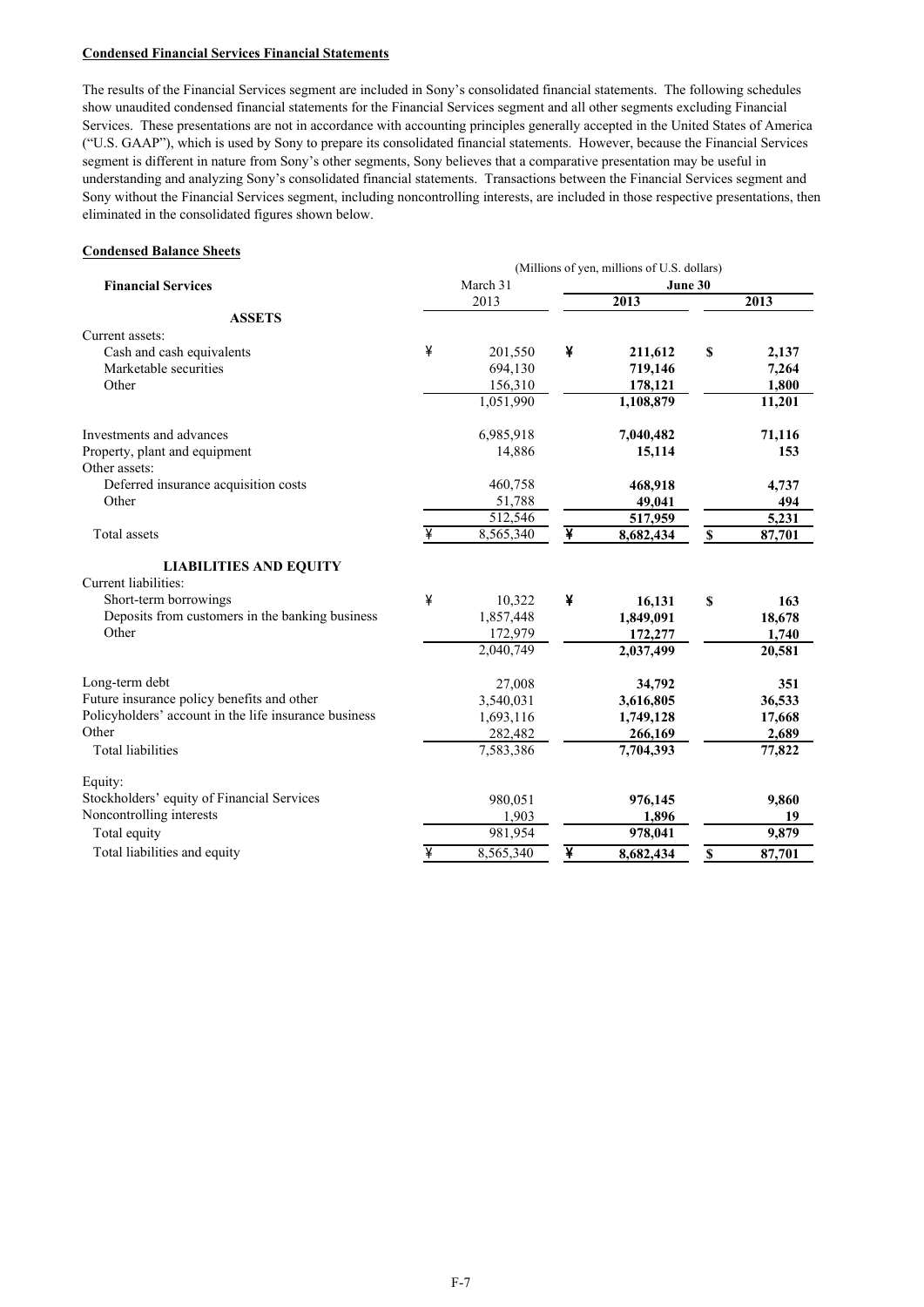|                                                          |   | (Millions of yen, millions of U.S. dollars) |   |                                             |             |                   |  |  |
|----------------------------------------------------------|---|---------------------------------------------|---|---------------------------------------------|-------------|-------------------|--|--|
| <b>Sony without Financial Services</b>                   |   | March 31                                    |   |                                             | June 30     |                   |  |  |
| <b>ASSETS</b>                                            |   | 2013                                        |   | 2013                                        |             | 2013              |  |  |
| Current assets:                                          |   |                                             |   |                                             |             |                   |  |  |
| Cash and cash equivalents                                | ¥ | 624,811                                     | ¥ | 589,579                                     | \$          | 5,956             |  |  |
| Marketable securities                                    |   | 3,467                                       |   | 3,436                                       |             | 35                |  |  |
| Notes and accounts receivable, trade                     |   | 773,784                                     |   | 845,051                                     |             | 8,536             |  |  |
| Other                                                    |   | 1,197,108                                   |   | 1,441,653                                   |             | 14,561            |  |  |
|                                                          |   | 2,599,170                                   |   | 2,879,719                                   |             | 29,088            |  |  |
| Film costs                                               |   | 270,089                                     |   | 305,402                                     |             | 3,085             |  |  |
| Investments and advances                                 |   | 362,188                                     |   | 394,169                                     |             | 3,982             |  |  |
| Investments in Financial Services, at cost               |   | 111,476                                     |   | 111,476                                     |             | 1,126             |  |  |
| Property, plant and equipment<br>Other assets            |   | 846,664                                     |   | 850,450                                     |             | 8,590             |  |  |
|                                                          |   | 1,602,061                                   |   | 1,649,798                                   |             | 16,664            |  |  |
| Total assets                                             | ¥ | 5,791,648                                   | ¥ | 6,191,014                                   | \$          | 62,535            |  |  |
| <b>LIABILITIES AND EQUITY</b>                            |   |                                             |   |                                             |             |                   |  |  |
| Current liabilities:                                     |   |                                             |   |                                             |             |                   |  |  |
| Short-term borrowings                                    | ¥ | 233,859                                     | ¥ | 446,089                                     | \$          | 4,506             |  |  |
| Notes and accounts payable, trade<br>Other               |   | 572,102<br>1,473,007                        |   | 747,451<br>1,421,801                        |             | 7,550<br>14,362   |  |  |
|                                                          |   | 2,278,968                                   |   | 2,615,341                                   |             | 26,418            |  |  |
| Long-term debt                                           |   | 915,032                                     |   | 919,164                                     |             | 9,284             |  |  |
| Accrued pension and severance costs                      |   | 290,274                                     |   | 293,199                                     |             | 2,962             |  |  |
| Other                                                    |   | 493,677                                     |   | 486,008                                     |             | 4,909             |  |  |
| <b>Total liabilities</b>                                 |   | 3,977,951                                   |   | 4,313,712                                   |             | 43,573            |  |  |
| Redeemable noncontrolling interest                       |   | 2,997                                       |   | 3,025                                       |             | 31                |  |  |
| Equity:                                                  |   |                                             |   |                                             |             |                   |  |  |
| Stockholders' equity of Sony without Financial Services  |   | 1,722,296                                   |   | 1,783,117                                   |             | 18,011            |  |  |
| Noncontrolling interests                                 |   | 88,404                                      |   | 91,160                                      |             | 920               |  |  |
| Total equity                                             |   | 1,810,700                                   |   | 1,874,277                                   |             | 18,931            |  |  |
| Total liabilities and equity                             | ¥ | 5,791,648                                   | ¥ | 6,191,014                                   | $\mathbb S$ | 62,535            |  |  |
|                                                          |   |                                             |   |                                             |             |                   |  |  |
|                                                          |   |                                             |   | (Millions of yen, millions of U.S. dollars) |             |                   |  |  |
| Consolidated                                             |   | March 31                                    |   |                                             | June 30     |                   |  |  |
| <b>ASSETS</b>                                            |   | 2013                                        |   | 2013                                        |             | 2013              |  |  |
| Current assets:                                          |   |                                             |   |                                             |             |                   |  |  |
| Cash and cash equivalents                                |   |                                             |   |                                             |             |                   |  |  |
|                                                          | ¥ | 826,361                                     |   |                                             |             |                   |  |  |
| Marketable securities                                    |   | 697,597                                     | ¥ | 801,191<br>722,582                          | \$          | 8,093<br>7,299    |  |  |
| Notes and accounts receivable, trade                     |   | 776,492                                     |   | 856,413                                     |             | 8,651             |  |  |
| Other                                                    |   | 1.346.083                                   |   | 1.606.544                                   |             | 16.227            |  |  |
|                                                          |   | 3,646,533                                   |   | 3,986,730                                   |             | 40,270            |  |  |
| Film costs                                               |   | 270,089                                     |   | 305,402                                     |             | 3,085             |  |  |
| Investments and advances                                 |   | 7,317,125                                   |   | 7,404,070                                   |             | 74,789            |  |  |
| Property, plant and equipment                            |   | 861,550                                     |   | 865,564                                     |             | 8,743             |  |  |
| Other assets:                                            |   |                                             |   |                                             |             |                   |  |  |
| Deferred insurance acquisition costs                     |   | 460,758                                     |   | 468,918                                     |             | 4,737             |  |  |
| Other                                                    |   | 1,650,237                                   |   | 1,695,367                                   |             | 17,124            |  |  |
|                                                          |   | 2,110,995                                   |   | 2,164,285                                   |             | 21,861            |  |  |
| Total assets                                             | ¥ | 14,206,292                                  | ¥ | 14,726,051                                  | $\mathbb S$ | 148,748           |  |  |
| <b>LIABILITIES AND EQUITY</b>                            |   |                                             |   |                                             |             |                   |  |  |
| Current liabilities:                                     |   |                                             |   |                                             |             |                   |  |  |
| Short-term borrowings                                    | ¥ | 244,182                                     | ¥ | 462,219                                     | \$          | 4,669             |  |  |
| Notes and accounts payable, trade                        |   | 572,102                                     |   | 747,451                                     |             | 7,550             |  |  |
| Deposits from customers in the banking business<br>Other |   | 1,857,448<br>1,641,357                      |   | 1,849,091<br>1,592,210                      |             | 18,678<br>16,083  |  |  |
|                                                          |   | 4,315,089                                   |   | 4,650,971                                   |             | 46,980            |  |  |
| Long-term debt                                           |   | 938,428                                     |   | 950,487                                     |             | 9,601             |  |  |
| Accrued pension and severance costs                      |   | 311,469                                     |   | 314,562                                     |             | 3,177             |  |  |
| Future insurance policy benefits and other               |   | 3,540,031                                   |   | 3,616,805                                   |             | 36,533            |  |  |
| Policyholders' account in the life insurance business    |   | 1,693,116                                   |   | 1,749,128                                   |             | 17,668            |  |  |
| Other                                                    |   | 723,984                                     |   | 700,231                                     |             | 7,073             |  |  |
| <b>Total liabilities</b>                                 |   | 11,522,117                                  |   | 11,982,184                                  |             | 121,032           |  |  |
| Redeemable noncontrolling interest                       |   | 2,997                                       |   | 3,025                                       |             | 31                |  |  |
| Equity:                                                  |   |                                             |   |                                             |             |                   |  |  |
| Sony Corporation's stockholders' equity                  |   | 2,197,766                                   |   | 2,256,243                                   |             | 22,790            |  |  |
| Noncontrolling interests                                 |   | 483,412                                     |   | 484,599                                     |             | 4,895             |  |  |
| Total equity<br>Total liabilities and equity             | ¥ | 2,681,178<br>14,206,292                     | ¥ | 2,740,842<br>14,726,051                     | $\mathbb S$ | 27,685<br>148,748 |  |  |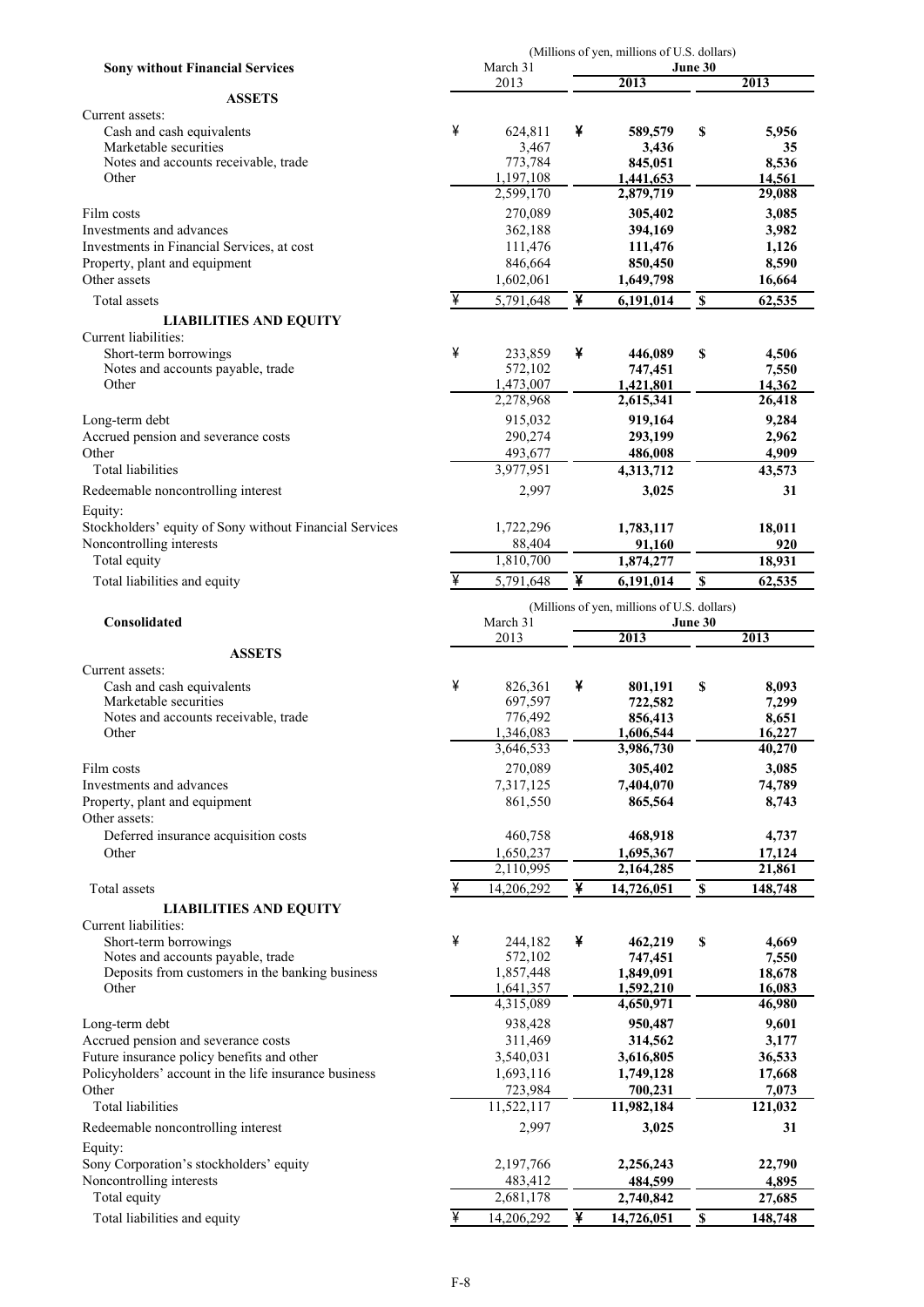## **Condensed Statements of Income**

| (Millions of yen, millions of U.S. dollars) |         |   |         |               |       |  |  |  |
|---------------------------------------------|---------|---|---------|---------------|-------|--|--|--|
| Three months ended June 30                  |         |   |         |               |       |  |  |  |
|                                             | 2012    |   | 2013    | Change        | 2013  |  |  |  |
| ¥                                           | 194.495 | ¥ | 252,698 | $+29.9 \%$ \$ | 2,553 |  |  |  |
|                                             | 166,537 |   | 205,982 | $+23.7$       | 2,082 |  |  |  |
|                                             | (373)   |   | (747)   |               |       |  |  |  |
|                                             | 27,585  |   | 45,969  | $+66.6$       | 464   |  |  |  |
|                                             | 27      |   | 57      | $+114.8$      |       |  |  |  |
|                                             | 27,612  |   | 46,026  | $+66.7$       | 465   |  |  |  |
|                                             | 8.484   |   | 15,177  | $+78.9$       | 153   |  |  |  |
|                                             | 19,128  |   | 30,849  | $+61.3 \%$ \$ | 312   |  |  |  |
|                                             |         |   |         |               |       |  |  |  |

|                                                    | (Millions of yen, millions of U.S. dollars) |           |  |           |                   |        |  |  |  |  |
|----------------------------------------------------|---------------------------------------------|-----------|--|-----------|-------------------|--------|--|--|--|--|
|                                                    | Three months ended June 30                  |           |  |           |                   |        |  |  |  |  |
| <b>Sony without Financial Services</b>             |                                             | 2012      |  | 2013      | Change            | 2013   |  |  |  |  |
| Net sales and operating revenue                    | ¥                                           | 1.322.212 |  | 1,461,554 | $+10.5 \%$ \$     | 14,763 |  |  |  |  |
| Costs and expenses                                 |                                             | 1,344,233 |  | 1,471,969 | $+9.5$            | 14,868 |  |  |  |  |
| Equity in net income of affiliated companies       |                                             | 94        |  | 322       | $+242.6$          |        |  |  |  |  |
| <b>Operating loss</b>                              |                                             | (21, 927) |  | (10,093)  |                   | (102)  |  |  |  |  |
| Other income (expenses), net                       |                                             | 8,948     |  | 16,845    | $+88.3$           | 170    |  |  |  |  |
| Income (loss) before income taxes                  |                                             | (12, 979) |  | 6,752     |                   | 68     |  |  |  |  |
| Income taxes and other                             |                                             | 17,918    |  | 15,256    | $-14.9$           | 154    |  |  |  |  |
| <b>Net loss of Sony without Financial Services</b> |                                             | (30, 897) |  | (8,504)   | $\qquad \qquad -$ | (86)   |  |  |  |  |

|                                                                     | (Millions of yen, millions of U.S. dollars) |           |   |           |                             |  |        |  |  |  |
|---------------------------------------------------------------------|---------------------------------------------|-----------|---|-----------|-----------------------------|--|--------|--|--|--|
|                                                                     | Three months ended June 30                  |           |   |           |                             |  |        |  |  |  |
| Consolidated                                                        |                                             | 2012      |   | 2013      | Change                      |  | 2013   |  |  |  |
| Financial services revenue                                          | ¥                                           | 193.717   | ¥ | 251,463   | $+29.8 \%$ \$               |  | 2,540  |  |  |  |
| Net sales and operating revenue                                     |                                             | 1,321,466 |   | 1,461,249 | $+10.6$                     |  | 14,760 |  |  |  |
|                                                                     |                                             | 1.515.183 |   | 1,712,712 | $+13.0$                     |  | 17.300 |  |  |  |
| Costs and expenses                                                  |                                             | 1,508,629 |   | 1,675,930 | $+11.1$                     |  | 16,929 |  |  |  |
| Equity in net loss of affiliated companies                          |                                             | (279)     |   | (425)     |                             |  | (4)    |  |  |  |
| <b>Operating income</b>                                             |                                             | 6,275     |   | 36,357    | $+479.4$                    |  | 367    |  |  |  |
| Other income (expenses), net                                        |                                             | 3,138     |   | 9,896     | $+215.4$                    |  | 100    |  |  |  |
| Income before income taxes                                          |                                             | 9.413     |   | 46,253    | $+391.4$                    |  | 467    |  |  |  |
| Income taxes and other                                              |                                             | 34.054    |   | 42,773    | $+25.6$                     |  | 432    |  |  |  |
| Net income (loss) attributable to Sony Corporation's stockholders \ |                                             | (24, 641) |   | 3.480     | $%$ \$<br>$\qquad \qquad -$ |  | 35     |  |  |  |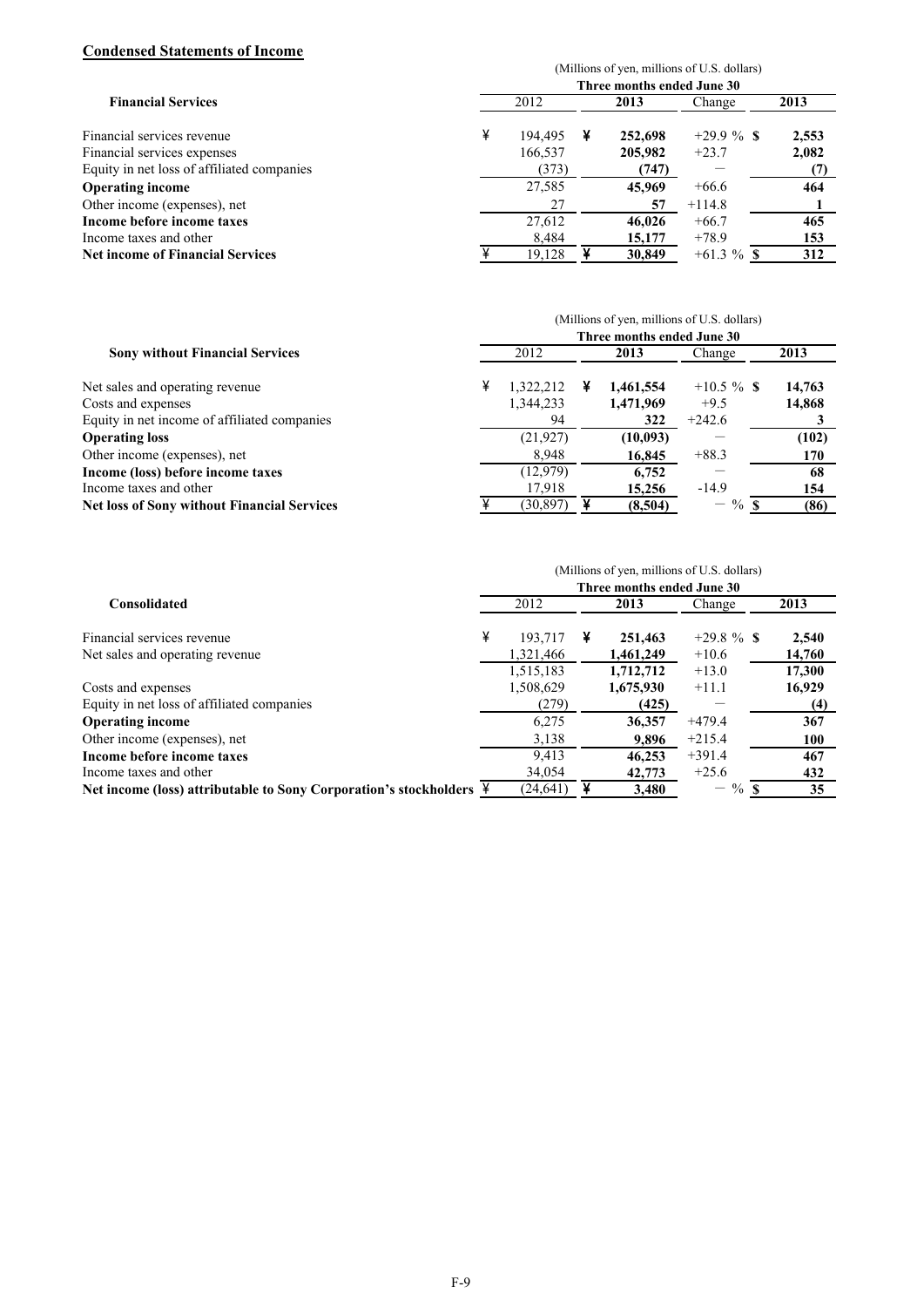### **Condensed Statements of Cash Flows**

| <b>Financial Services</b>                                 | (Millions of yen, millions of U.S. dollars)<br>Three months ended June 30 |              |  |           |      |       |  |  |  |
|-----------------------------------------------------------|---------------------------------------------------------------------------|--------------|--|-----------|------|-------|--|--|--|
|                                                           |                                                                           | 2012<br>2013 |  |           | 2013 |       |  |  |  |
| Net cash provided by operating activities                 |                                                                           | 118.912      |  | 69.198    |      | 699   |  |  |  |
| Net cash used in investing activities                     |                                                                           | (178, 875)   |  | (78, 826) |      | (796) |  |  |  |
| Net cash provided by financing activities                 |                                                                           | 19.791       |  | 19,690    |      | 199   |  |  |  |
| Net increase (decrease) in cash and cash equivalents      |                                                                           | (40, 172)    |  | 10.062    |      | 102   |  |  |  |
| Cash and cash equivalents at beginning of the fiscal year |                                                                           | 175,151      |  | 201,550   |      | 2,035 |  |  |  |
| Cash and cash equivalents at end of the period            |                                                                           | 134,979      |  | 211,612   |      | 2,137 |  |  |  |

|                                                                             | (Millions of yen, millions of U.S. dollars) |                            |   |           |     |         |  |  |  |  |
|-----------------------------------------------------------------------------|---------------------------------------------|----------------------------|---|-----------|-----|---------|--|--|--|--|
|                                                                             |                                             | Three months ended June 30 |   |           |     |         |  |  |  |  |
| <b>Sony without Financial Services</b><br>cash used in operating activities |                                             | 2012                       |   | 2013      |     | 2013    |  |  |  |  |
|                                                                             | ¥                                           | (134, 175)                 | ¥ | (194,069) | - S | (1,962) |  |  |  |  |
| cash provided by (used in) investing activities                             |                                             | (85, 866)                  |   | 37,162    |     | 375     |  |  |  |  |
| cash provided by financing activities                                       |                                             | 49.726                     |   | 94,213    |     | 952     |  |  |  |  |
| et of exchange rate changes on cash and cash equivalents                    |                                             | (25,995)                   |   | 27,462    |     | 278     |  |  |  |  |
| lecrease in cash and cash equivalents                                       |                                             | (196,310)                  |   | (35, 232) |     | (357)   |  |  |  |  |
| and cash equivalents at beginning of the fiscal year                        |                                             | 719,425                    |   | 624,811   |     | 6,313   |  |  |  |  |
| and cash equivalents at end of the period                                   |                                             | 523,115                    |   | 589,579   |     | 5,956   |  |  |  |  |
|                                                                             |                                             |                            |   |           |     |         |  |  |  |  |

|                                                              | (Millions of yen, millions of U.S. dollars) |            |  |           |    |         |  |  |  |
|--------------------------------------------------------------|---------------------------------------------|------------|--|-----------|----|---------|--|--|--|
|                                                              | Three months ended June 30                  |            |  |           |    |         |  |  |  |
| Consolidated                                                 |                                             | 2012       |  | 2013      |    | 2013    |  |  |  |
| Net cash used in operating activities                        |                                             | (25,561)   |  | (131,669) | -S | (1,331) |  |  |  |
| Net cash used in investing activities                        |                                             | (263, 224) |  | (41, 664) |    | (421)   |  |  |  |
| Net cash provided by financing activities                    |                                             | 78.298     |  | 120,701   |    | 1,219   |  |  |  |
| Effect of exchange rate changes on cash and cash equivalents |                                             | (25.995)   |  | 27,462    |    | 278     |  |  |  |
| Net decrease in cash and cash equivalents                    |                                             | (236, 482) |  | (25, 170) |    | (255)   |  |  |  |
| Cash and cash equivalents at beginning of the fiscal year    |                                             | 894.576    |  | 826,361   |    | 8,348   |  |  |  |
| Cash and cash equivalents at end of the period               |                                             | 658.094    |  | 801.191   |    | 8.093   |  |  |  |

### $Net cash used in$

Net cash provided by 1.144 Net cash provide Effect of exchan Net decrease in Cash and cash e

Cash and cash  $e$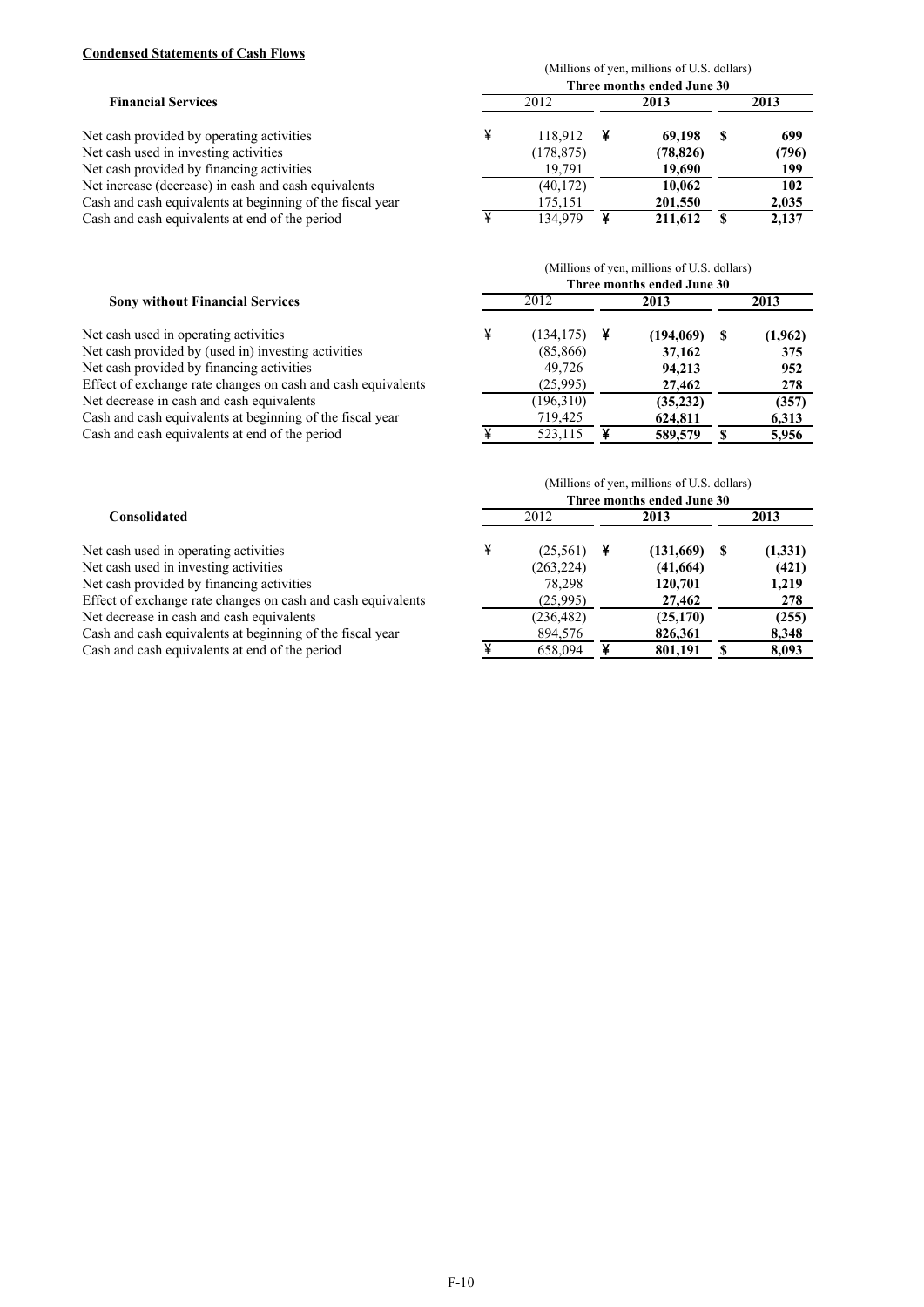#### (Notes)

- 1. U.S. dollar amounts have been translated from yen, for convenience only, at the rate of ¥99 = U.S. \$1, the approximate Tokyo foreign exchange market rate as of June 30, 2013.
- 2. As of June 30, 2013, Sony had 1,300 consolidated subsidiaries (including variable interest entities) and 102 affiliated companies accounted for under the equity method.
- 3. The weighted-average number of outstanding shares used for the computation of earnings per share of common stock are as follows:

| Weighted-average number of outstanding shares                     | (Thousands of shares)      |           |  |  |  |
|-------------------------------------------------------------------|----------------------------|-----------|--|--|--|
|                                                                   | Three months ended June 30 |           |  |  |  |
| Net income (loss) attributable to Sony Corporation's stockholders | 2012                       | 2013      |  |  |  |
| — Basic                                                           | 1.003.574                  | 1.010.916 |  |  |  |
| — Diluted                                                         | 1.003.574                  | 1,167,836 |  |  |  |

All potential shares were excluded as anti-dilutive for the three months ended June 30, 2012 due to Sony incurring a net loss attributable to Sony Corporation's stockholders for the period. The dilutive effect in the weighted-average number of outstanding shares for the three months ended June 30, 2013, primarily resulted from the zero coupon convertible bonds which were issued in November 2012.

4. Recently adopted accounting pronouncements:

#### Disclosure about balance sheet offsetting -

In December 2011, the Financial Accounting Standards Board ("FASB") issued new accounting guidance which requires entities to disclose information about offsetting and related arrangements to enable financial statement users to understand the effect of such arrangements on their financial position as well as to improve comparability of balance sheets prepared under U.S. GAAP and International Financial Reporting Standards. Subsequently, in January 2013, the FASB issued updated accounting guidance clarifying the scope of disclosures about offsetting assets and liabilities. The new guidance is required to be applied retrospectively and was effective for Sony as of April 1, 2013. Since this guidance impacts disclosures only, its adoption did not have an impact on Sony's results of operations and financial position.

#### Testing indefinite lived intangible assets for impairment -

In July 2012, the FASB issued new accounting guidance to simplify how entities test indefinite lived intangible assets for impairment. The new guidance allows entities an option to first assess qualitative factors to determine whether it is more likely than not that indefinite lived intangible assets are impaired as a basis for determining if it is necessary to perform the quantitative impairment test. Under the new guidance, entities are no longer required to calculate the fair value of the assets unless the entities determine, based on the qualitative assessment, that it is more likely than not that indefinite lived intangible assets are impaired. The new guidance is effective for annual and interim impairment tests performed for fiscal years beginning after September 15, 2012. This guidance was effective for Sony as of April 1, 2013. The adoption of this guidance is not expected to have a material impact on Sony's results of operations and financial position.

#### Presentation of amounts reclassified out of accumulated other comprehensive income -

In February 2013, the FASB issued new accounting guidance for reporting of amounts reclassified out of accumulated other comprehensive income. The amendments require entities to report the significant reclassifications out of accumulated other comprehensive income if the amount is required to be reclassified in its entirety to net income. For other amounts that are not required to be reclassified in their entirety to net income in the same reporting period, entities are required to cross-reference other disclosures required that provide additional detail about those amounts. This guidance was effective for Sony as of April 1, 2013. Sony applied this guidance prospectively from the date of adoption. Since this guidance impacts disclosure only, its adoption did not have an impact on Sony's results of operations and financial position.